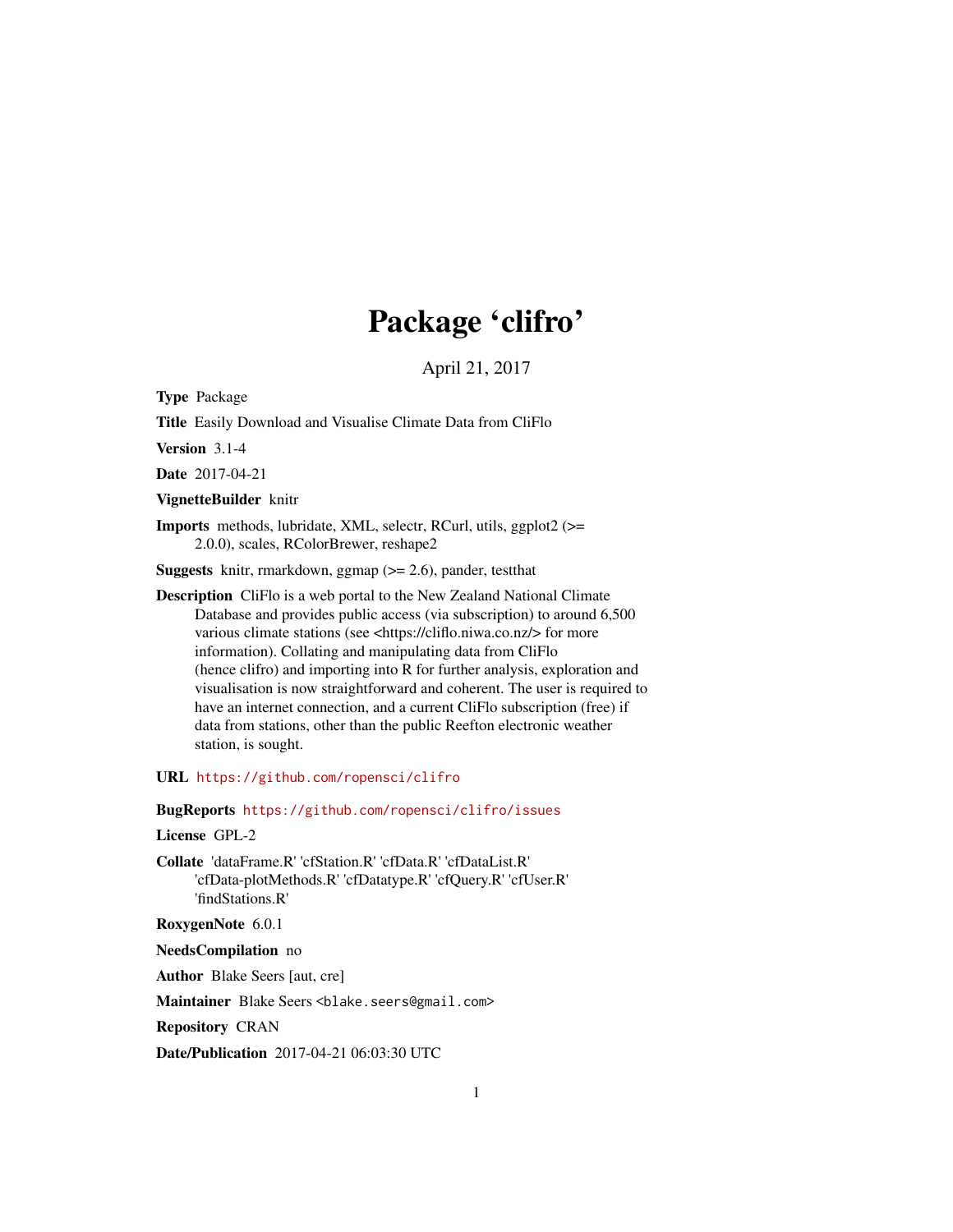# <span id="page-1-0"></span>R topics documented:

|       | +, cfStation, cfStation-method $\ldots \ldots \ldots \ldots \ldots \ldots \ldots \ldots \ldots \ldots \ldots \ldots \ldots$    |    |
|-------|--------------------------------------------------------------------------------------------------------------------------------|----|
|       |                                                                                                                                |    |
|       |                                                                                                                                |    |
|       |                                                                                                                                |    |
|       | $cf_{\text{curl}\_\text{opts}}\dots\dots\dots\dots\dots\dots\dots\dots\dots\dots\dots\dots\dots\dots\dots\dots\dots$           |    |
|       |                                                                                                                                |    |
|       |                                                                                                                                |    |
|       |                                                                                                                                |    |
|       |                                                                                                                                |    |
|       |                                                                                                                                |    |
|       |                                                                                                                                |    |
|       |                                                                                                                                |    |
|       |                                                                                                                                |    |
|       |                                                                                                                                |    |
|       |                                                                                                                                |    |
|       |                                                                                                                                |    |
|       |                                                                                                                                |    |
|       | $plot, cfWind, missing-method \dots \dots \dots \dots \dots \dots \dots \dots \dots \dots \dots \dots \dots \dots \dots \dots$ |    |
|       |                                                                                                                                |    |
|       |                                                                                                                                |    |
|       |                                                                                                                                |    |
|       |                                                                                                                                |    |
|       |                                                                                                                                |    |
| Index |                                                                                                                                | 33 |

+,cfStation,cfStation-method

*Arithmetic Operators for Clifro Objects*

# Description

This operator allows you to add more datatypes or stations to cfDatatype and cfStation objects respectively.

# Usage

```
## S4 method for signature 'cfStation,cfStation'
e1 + e2
## S4 method for signature 'cfDatatype,cfDatatype'
e1 + e2
```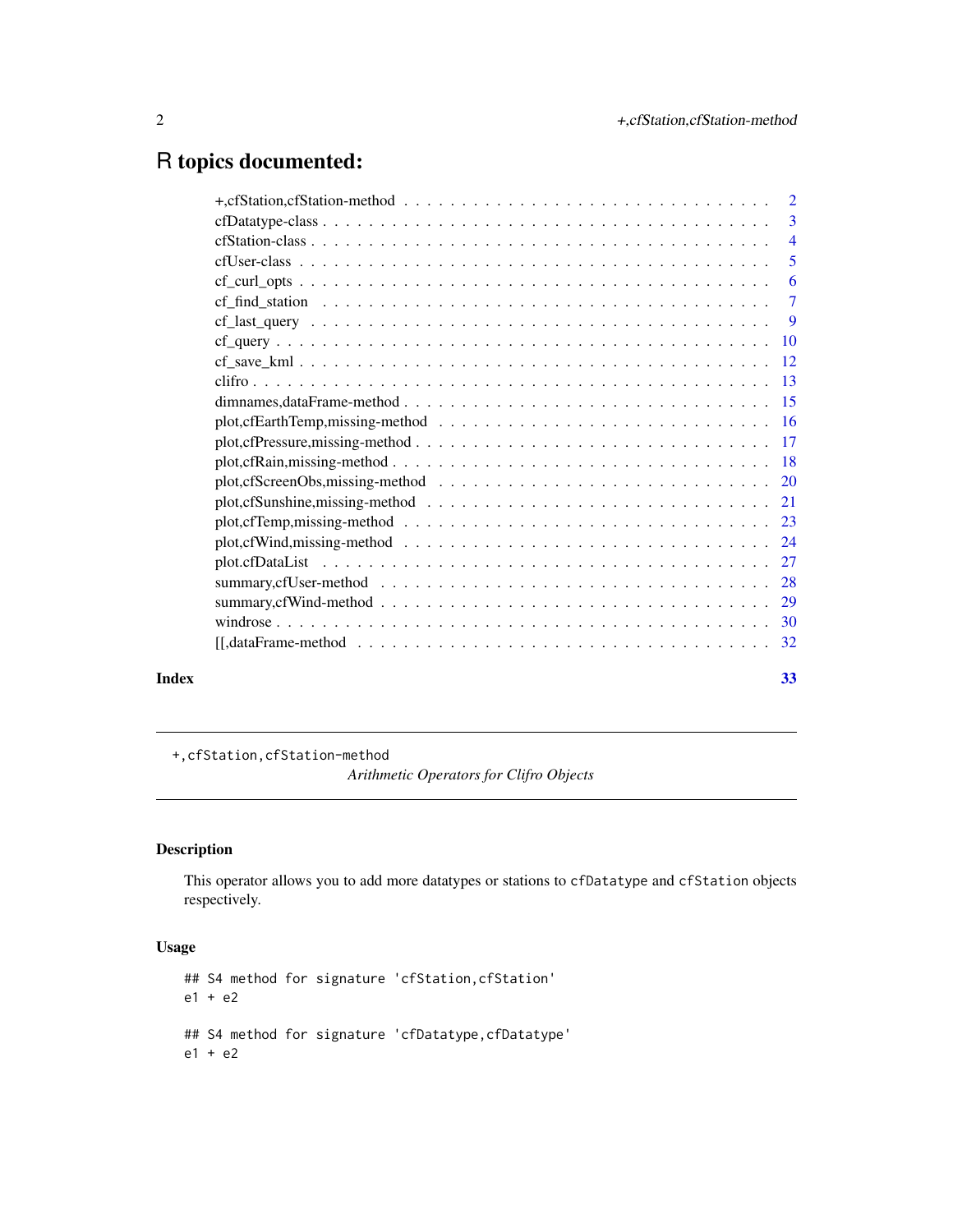# <span id="page-2-0"></span>cfDatatype-class 3

#### **Arguments**

| e1             | a cfDatatype or cfStation object   |
|----------------|------------------------------------|
| e <sup>2</sup> | an object matching the class of e1 |

cfDatatype-class *The Clifro Datatype Object*

# <span id="page-2-1"></span>Description

Create a cfDatatype object by selecting one or more CliFlo datatypes to build the clifro query.

# Usage

```
cf\_datatype(self_1 = NA, select_2 = NA, check_box = NA,combo_bx = NA, graphics = FALSE)
```
# Arguments

| select 1  | a numeric vector of first node selections                                 |
|-----------|---------------------------------------------------------------------------|
| select 2  | a numeric vector of second node selections                                |
| check_box | a list containing the check box selections                                |
| combo_box | a numeric vector containing the combo box selection (if applicable)       |
| graphics  | a logical indicating whether a graphics menu should be used, if available |

# Details

An object inheriting from the [cfDatatype](#page-2-1) class is created by the constructor function [cf\\_datatype](#page-2-1). The function allows the user to choose datatype(s) interactively (if no arguments are given), or to create datatypes programatically if the tree menu nodes are known a priori (see examples). This function uses the same nodes, check box and combo box options as CliFlo and can be viewed at the [datatype selection page.](https://cliflo.niwa.co.nz/pls/niwp/wgenf.choose_datatype?cat=cat1)

# Value

cfDatatype object

# Note

For the 'public' user (see examples) only the Reefton Ews station data is available.

Currently clifro does not support datatypes from the special datasets (Ten minute, Tier2, Virutal Climate, Lysimeter) or upper air measurements from radiosondes and wind radar.

# See Also

[cf\\_user](#page-4-1) to create a clifro user, [cf\\_station](#page-3-1) to choose the CliFlo stations and vignette("choose-datatype") for help choosing cfDatatypes.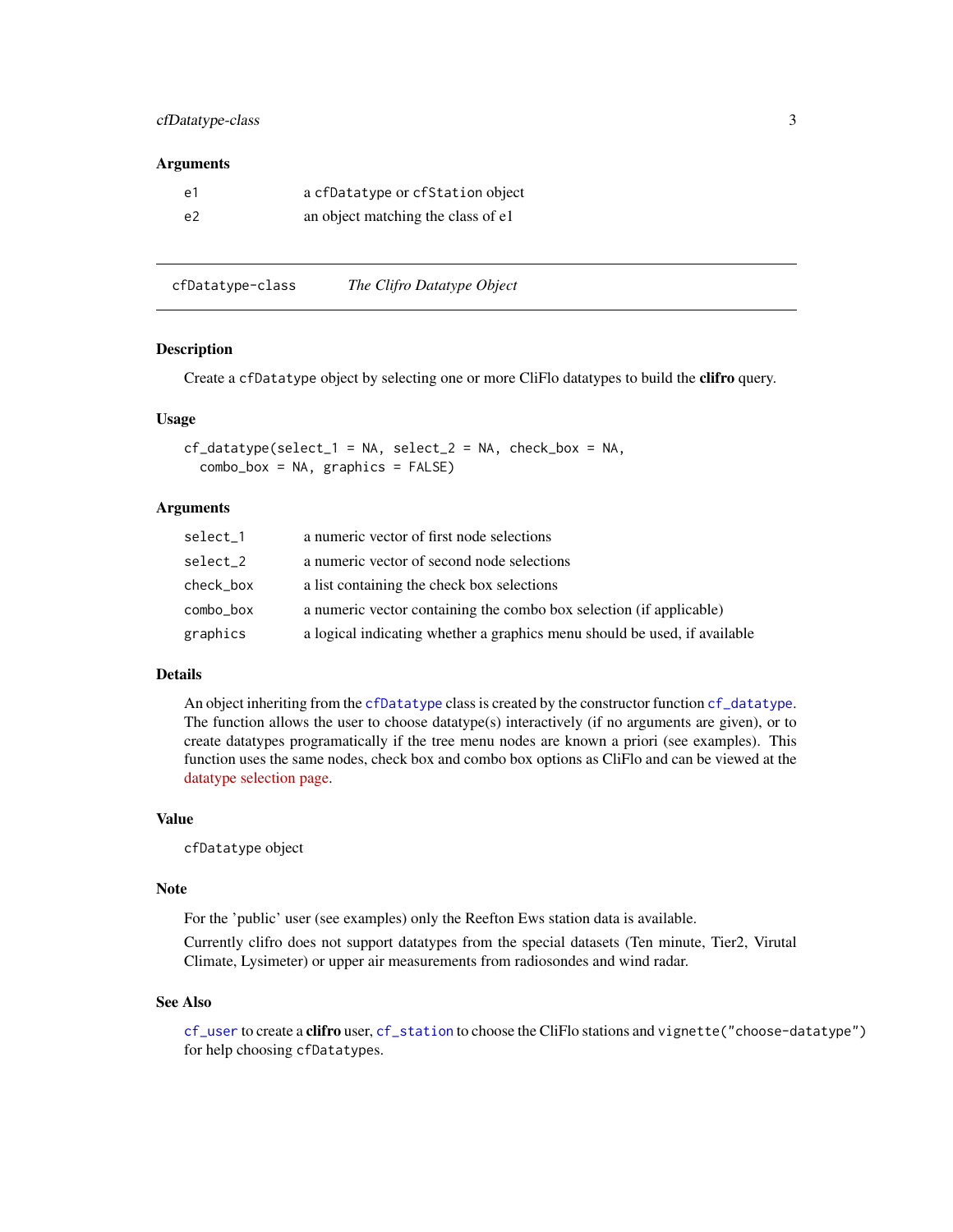# Examples

```
## Not run:
# Select the surface wind datatype manually (unknown tree nodes)
hourly.wind.dt = cf_datatype()
# 2 --> Datatype: Wind
# 1 --> Datatype 2: Surface Wind
# 2 --> Options: Hourly Wind
# (2) --> Another option: No
# 3 --> Units: Knots
hourly.wind.dt
# Or select the datatype programatically (using the selections seen above)
hourly.wind.dt = cf_datatype(2, 1, 2, 3)hourly.wind.dt
## End(Not run)
```
cfStation-class *The Clifro Station Object*

# <span id="page-3-1"></span>Description

Create a cfStation object containing station information for one or more CliFlo stations.

#### Usage

cf\_station(...)

# Arguments

... comma separated agent numbers

# Details

A cfStation object is created by the constructor function cf\_station. The unique agent numbers of the stations are all that is required to create a cfStation object using the cf\_station function. The rest of the station information including the name, network and agent ID, start and end dates, coordinates, as well as other data is scraped from CliFlo.

This function is used for when the agent numbers are already known. For help creating cfStation objects when the agent numbers are unknown see the [cf\\_find\\_station](#page-6-1) function.

# Value

cfStation object

<span id="page-3-0"></span>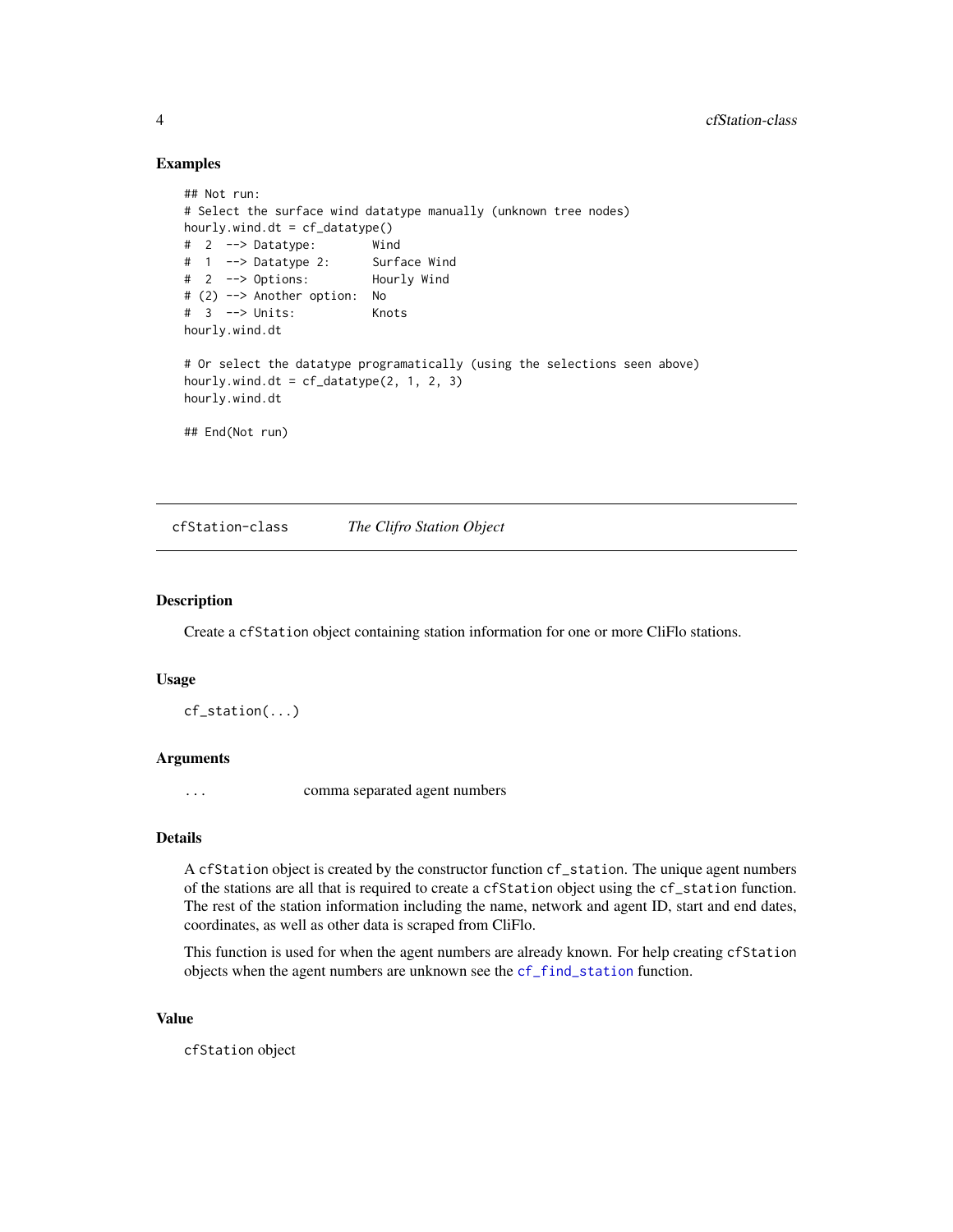#### <span id="page-4-0"></span>cfUser-class 5

# See Also

[cf\\_find\\_station](#page-6-1) for creating cfStation objects when the agent numbers are not known and vignette("cfStation") for working with clifro stations including spatial plotting in R. For saving cfStation objects as KML files refer to the vignette or [cf\\_save\\_kml](#page-11-1).

# Examples

```
## Not run:
# Create a cfStation object for the Leigh 1 and 2 Ews stations
leigh.st = cf_station(1339, 1340)
leigh.st
# Note, this can also be achieved using the '+' operator
leigh.st = cf_station(1339) + cf_station(1340)
leigh.st
# Add another column showing how long the stations have been open for
leigh.df = as(leigh.st, "data.frame")
leigh.df$ndays = with(leigh.df, round(end - start))
leigh.df
# Save the stations to the current working directory as a KML to visualise
# the station locations
cf_save_kml(leigh.st)
## End(Not run)
```
cfUser-class *The Clifro User Object*

#### <span id="page-4-1"></span>**Description**

Create a cfUser object to allow the user to log into CliFlo from R and build their query.

#### Usage

```
cf_user(username = "public", password = character())
```
# Arguments

| username | a character string to be used as the clifto username |
|----------|------------------------------------------------------|
| password | a character string to be used as the clifto password |

# Details

An object inheriting from the cfUser class is created by the constructor function cf\_user. The user must have an active subscription to cliflo in order to create a valid object, unless a 'public' user is sought. Visit <https://cliflo.niwa.co.nz/> for more information and to subscribe to cliflo.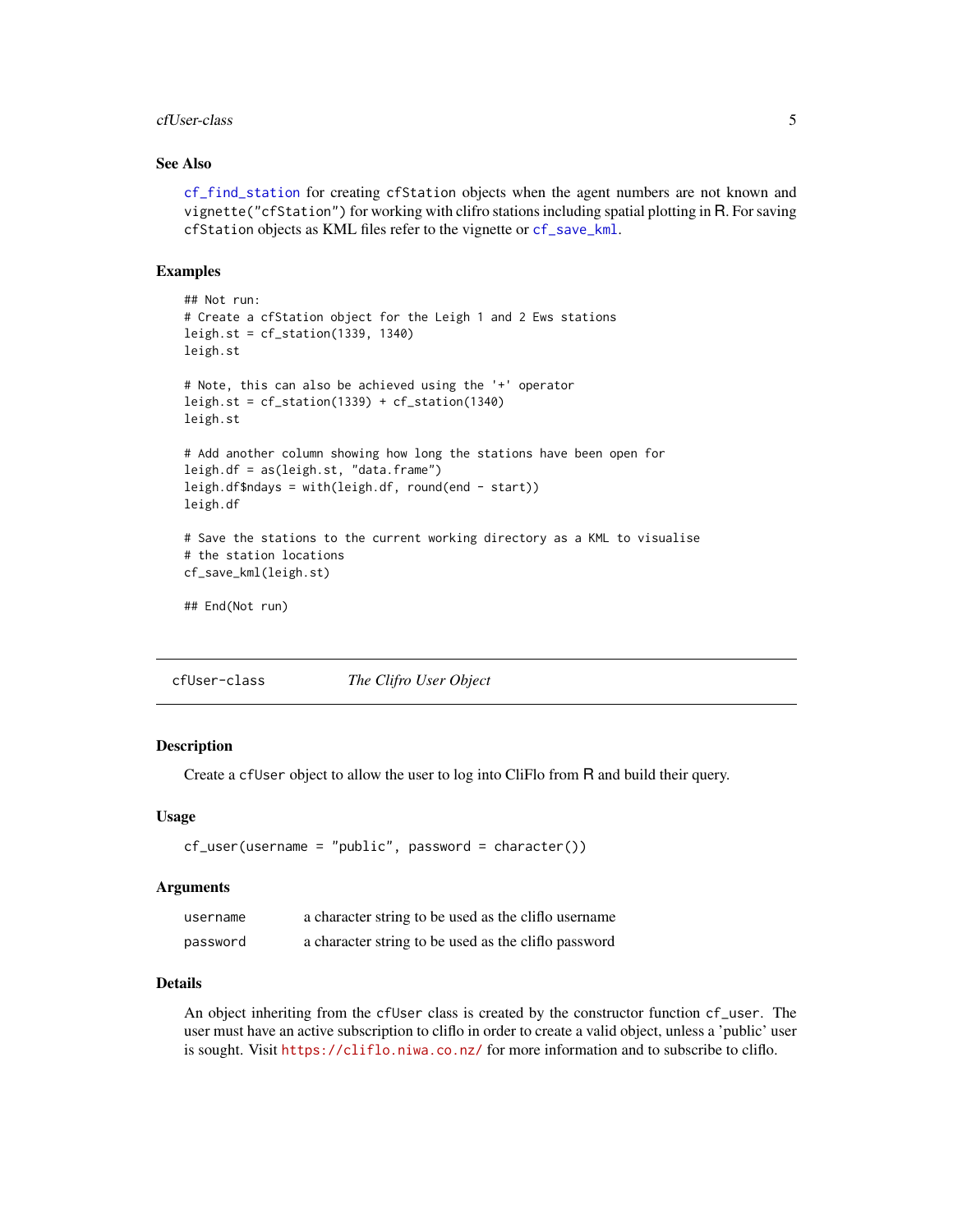# <span id="page-5-0"></span>Value

cfUser object

# **Note**

For the 'public' user (see examples) only the Reefton Ews station data is available.

# See Also

[valid\\_cfuser](#page-0-0) for details on the validation of cfUser and [summary,cfUser-method](#page-0-0) to summarise user information.

# Examples

```
## Not run:
public.cfuser = cf_user(username = "public")
public.cfuser
```
## End(Not run)

cf\_curl\_opts *Store curl options for use within* clifro

# Description

The cf\_curl\_opts function stores specific curl options that are used for all the **clifro** queries.

# Usage

```
cf\_curl\_opts(..., .opts = list())
```
# Arguments

| $\cdots$ | a name-value pairs that are passed to curloptions                 |
|----------|-------------------------------------------------------------------|
| .opts    | a named list or CURLOptions object that are passed to curlOptions |

```
## Not run:
# Specify options for use in all the curl handles created in clifro
cf_curl_opts(.opts = list(proxy = "http://xxxxx.yyyy.govt.nz:8080",
                         proxyusername = "uid",
                         proxypassword = "pwd",
                         ssl.verifypeer = FALSE))
# Or alternatively:
cf_curl_opts(proxy = "http://xxxxx.yyyy.govt.nz:8080",
            proxyusername = "uid",
            proxypassword = "pwd",
```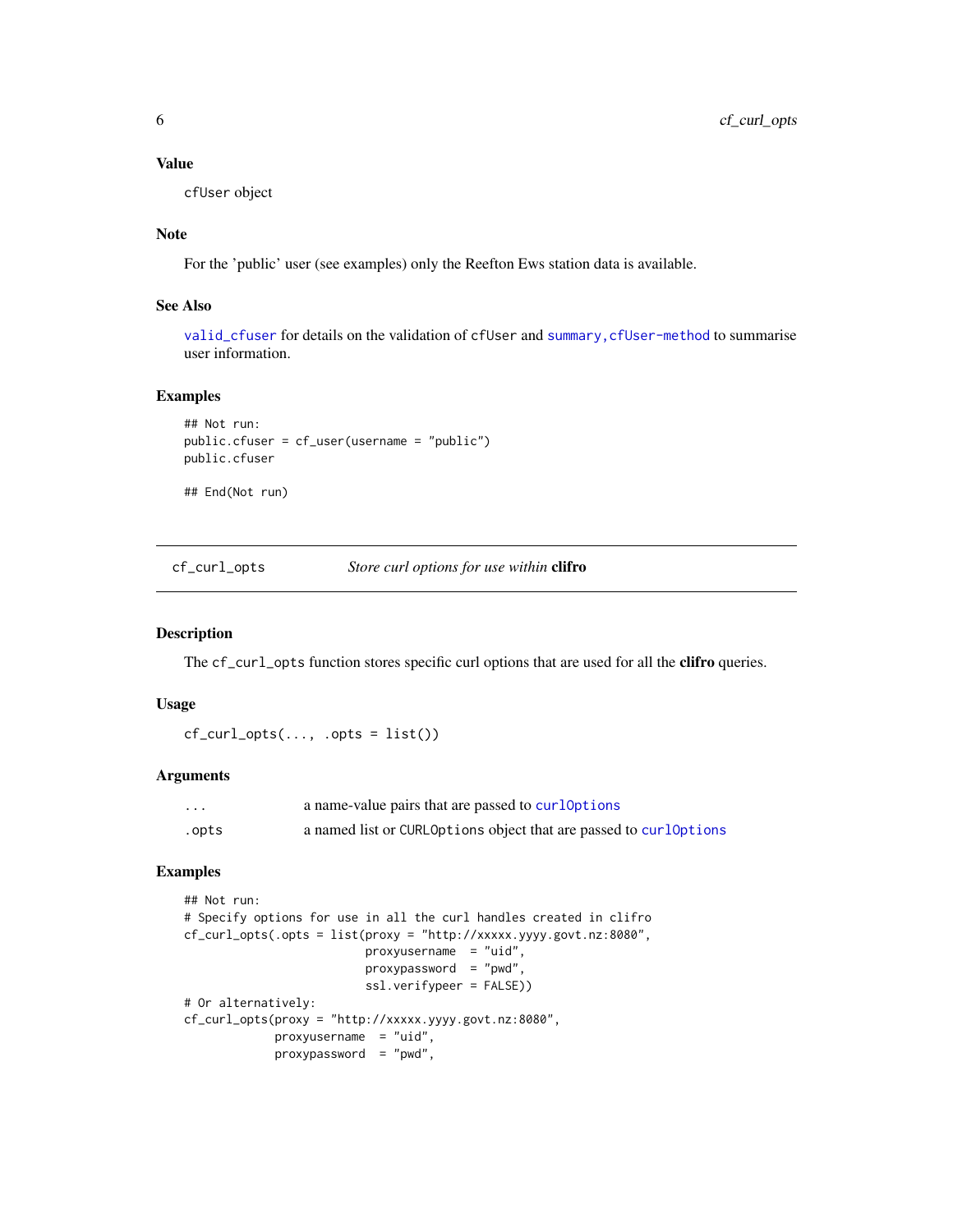# <span id="page-6-0"></span>cf\_find\_station 7

```
ssl.verifypeer = FALSE)
```
## End(Not run)

<span id="page-6-1"></span>cf\_find\_station *Search for Clifro Stations*

# Description

Search for **clifro** stations based on name, region, location or network number, and return a cfStation object.

#### Usage

```
cf_find_station(..., search = c("name", "region", "network", "latlong"),
  datatype, combine = c("all", "any"), status = c("open", "closed", "all"))
```
# Arguments

| $\cdots$ | arguments to pass into the search, these differ depending on search.                                                                                    |
|----------|---------------------------------------------------------------------------------------------------------------------------------------------------------|
| search   | one of name, network, region or latlong indicating the type of search to be<br>conducted.                                                               |
| datatype | ef Datatype object for when the search is based on datatypes.                                                                                           |
| combine  | character string "all" or "any" indicating if the stations contain all or any of<br>the selected data types for when the search is based on data types. |
| status   | character string indicating "open", "closed" or "all" stations be returned by<br>the search.                                                            |

# Details

The cf\_find\_station function is a convenience function for finding CliFlo stations in R. It uses the CliFlo [Find Stations](https://cliflo.niwa.co.nz/pls/niwp/wstn.get_stn_html) page to do the searching, and therefore means that the stations are not stored within clifro.

If datatype is missing then the search is conducted without any reference to datatypes. If it is supplied then the search will only return stations that have any or all of the supplied datatypes, depending on combine. The default behaviour is to search for stations based on pattern matching the station name and return only the open stations.

If the latlong search type is used the function expects named arguments with names (partially) matching latitude, longitude and radius. If the arguments are passed in without names they must be in order of latitude, longitude and radius (see examples).

# Value

cfStation object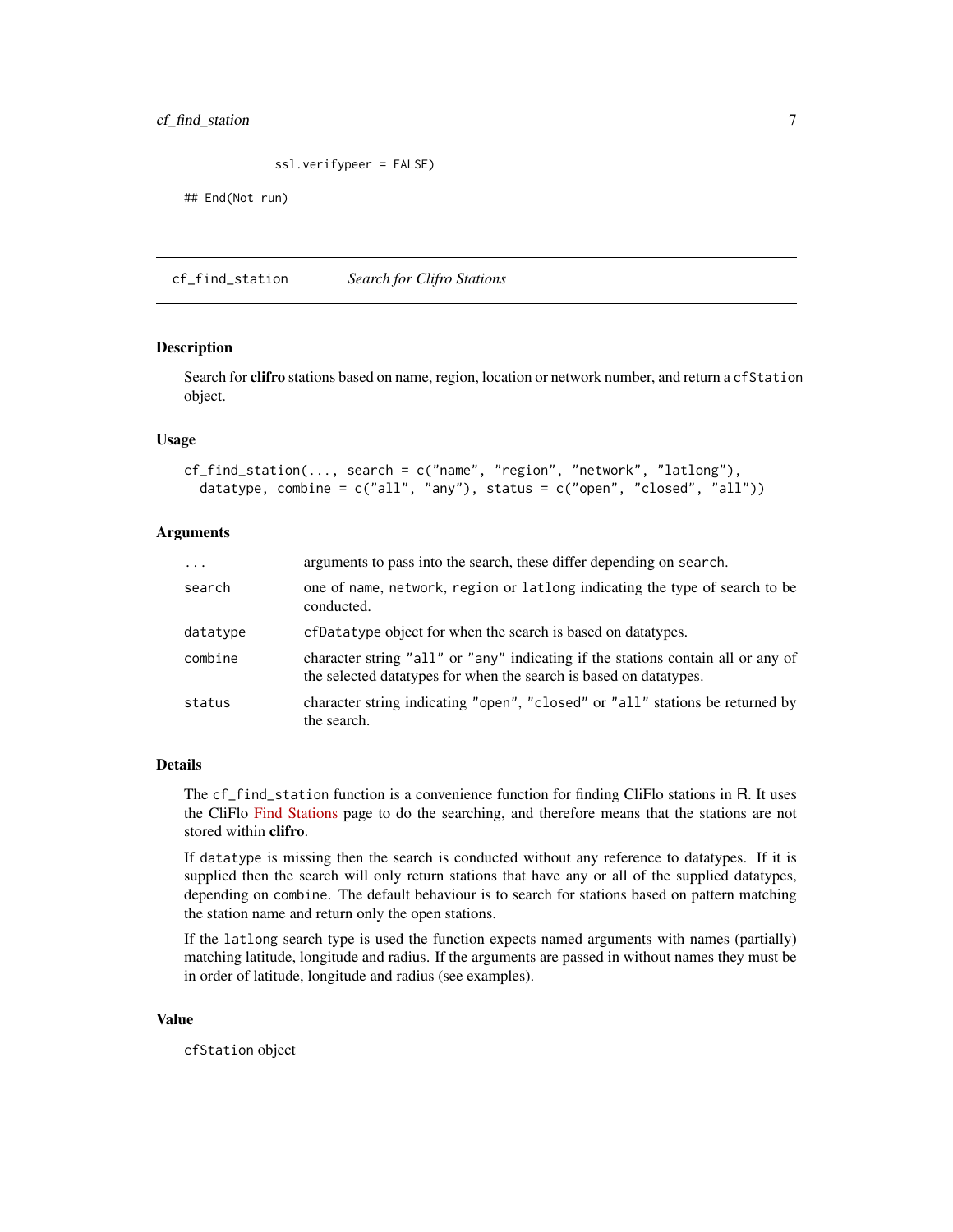Since the searching is done by CliFlo there are obvious restrictions. Unfortunately the pattern matching for station name does not provide functionality for regular expressions, nor does it allow simultaneous searches although clifro does provide some extra functionality, see the 'OR query Search' example below.

# See Also

[cf\\_save\\_kml](#page-11-1) for saving the resulting stations as a KML file, [cf\\_station](#page-3-1) for creating [cfStation](#page-3-1) objects when the agent numbers are known, vignette("choose-station") for a tutorial on finding clifro stations and vignette("cfStation") for working with [cfStation](#page-3-1) objects.

#### Examples

```
## Not run:
# Station Name Search ------------------------------------------------------
# Return all open stations with 'island' in the name (pattern match search)
# Note this example uses all the defaults
island_st = cf_find_station("island")
island_st
# Region Search ------------------------------------------------------------
# Return all the closed stations from Queenstown (using partial matching)
queenstown.st = cf_find_station("queen", search = "region", status = "closed")
queenstown.st
# Long/Lat Search ----------------------------------------------------------
# Return all open stations within a 10km radius of the Beehive in Wellington
# From Wikipedia: latitude 41.2784 S, longitude 174.7767 E
beehive.st = cf\_find\_station(lat = -41.2784, long = 174.7767, rad = 10,search = "latlong")
beehive.st
# Network ID Search --------------------------------------------------------
# Return all stations that share A42 in their network ID
A42.st = cf_find_station("A42", search = "network", status = "all")
A42.st
# Using Datatypes in the Search --------------------------------------------
# Is the Reefton EWS station open and does it collect daily rain and/or wind
# data?
# First, create the daily rain and wind datatypes
daily.dt = cf\_datatype(c(2, 3), c(1, 1), list(4, 1), c(1, NA))daily.dt
```
# Then combine into the search. This will only return stations where at least

# <span id="page-7-0"></span>**Note**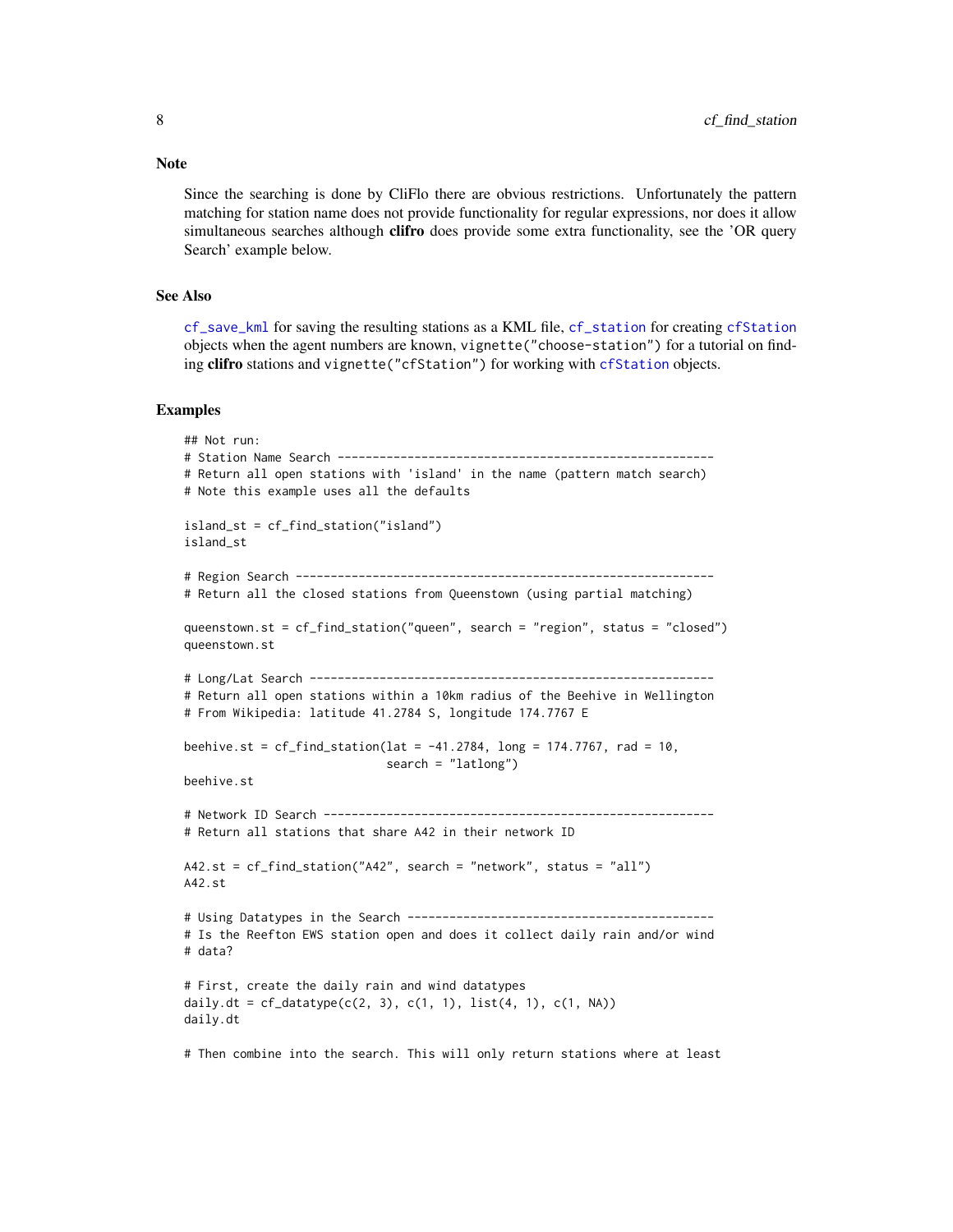# <span id="page-8-0"></span>cf\_last\_query 9

```
# one datatype is available.
cf_find_station("reefton EWS", datatype = daily.dt) # Yes
# OR Query Search ----------------------------------------------------------
# Return all stations sharing A42 in their network ID *or* all the open
# stations within 10km of the Beehive in Wellington (note this is not
# currently available as a single query in CliFlo).
cf_find_sation("A42", search = "network", status = "all") +cf_find_station(lat = -41.2784, long = 174.7767, rad = 10,
                search = "latlong")
# Note these are all ordered by open stations, then again by their end dates
## End(Not run)
```
cf\_last\_query *Retrieve Last Query Result from CliFlo*

### Description

Retrieve the last query submitted to CliFlo instead of querying the database again and losing subscription rows.

#### Usage

cf\_last\_query()

# Details

This function is a back up for when the clifro query has been submitted and the data returned but has not been assigned, or inadvertantly deleted. This saves the user resubmitting queries and using more rows from their subscription than needed.

#### Note

Only the data from the last query is saved in clifro.

# Examples

```
## Not run:
# Query CliFlo for wind at Reefton Ews
cf_query(cf_user(), cf_datatype(2, 1, 1, 1), cf_station(), "2012-01-01 00")
# Oops! Forgot to assign it to a variable...
reefton.wind = cf_last_query()
reefton.wind
```
## End(Not run)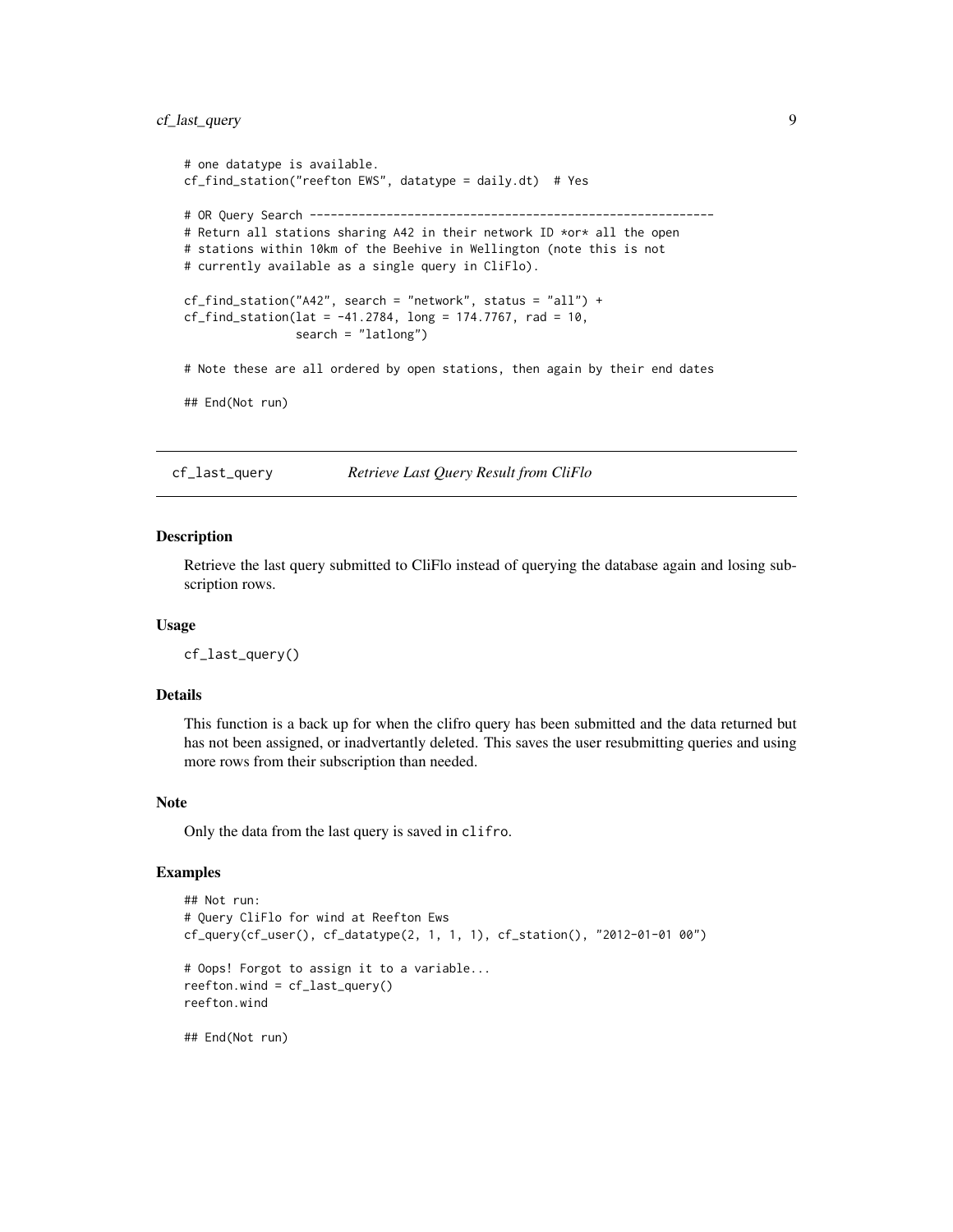<span id="page-9-1"></span><span id="page-9-0"></span>

# Description

Query the National Climate Database via CliFlo based on the clifro user and selected datatypes, stations and dates.

# Usage

```
cf_query(user, datatype, station, start_date, end_date = now(tz),
  date_format = "ymd_h", tz = "Pacific/Auckland", quiet = FALSE)
```
# Arguments

| user        | a cfUser object.                                                                                                                                                                           |
|-------------|--------------------------------------------------------------------------------------------------------------------------------------------------------------------------------------------|
| datatype    | a cfDatatype object containing the datatypes to be retrieved.                                                                                                                              |
| station     | a cf Station object containing the stations where the data types will be retrieved<br>from.                                                                                                |
| start_date  | a character, Date or POSIXt object indicating the start date. If a character<br>string is supplied the date format should be in the form yyyy-mm-dd-hh unless<br>date_format is specified. |
| end_date    | same as start_date. Defaults to now.                                                                                                                                                       |
| date_format | a character string matching one of "ymd_h", "mdy_h", "ydm_h" or "dmy_h"<br>representing the lubridate date parsing function.                                                               |
| tz          | the timezone for which the start and end dates refer to. Conversion to Pa-<br>cific/Auckland time is done automatically through the with tz function. De-<br>faults to "Pacific/Auckland". |
| quiet       | logical. When TRUE the function evaluates without displaying customary mes-<br>sages. Messages from CliFlo are still displayed.                                                            |

# Details

The cf\_query function is used to combine the **clifro** user ([cfUser](#page-4-1)), along with the desired datatypes ([cfDatatype](#page-2-1)) and stations ([cfStation](#page-3-1)). The query is 'built up' using these objects, along with the necessary dates. The function then uses all these data to query the National Climate Database via the CliFlo web portal and returns one of the many cfData objects if one dataframe is returned, or a cfDataList object if there is more than one dataframe returned from CliFlo. If a cfDataList is returned, each element in the list is a subclass of the cfData class, see the 'cfData Subclasses' section.

# Value

a cfData or cfDataList object.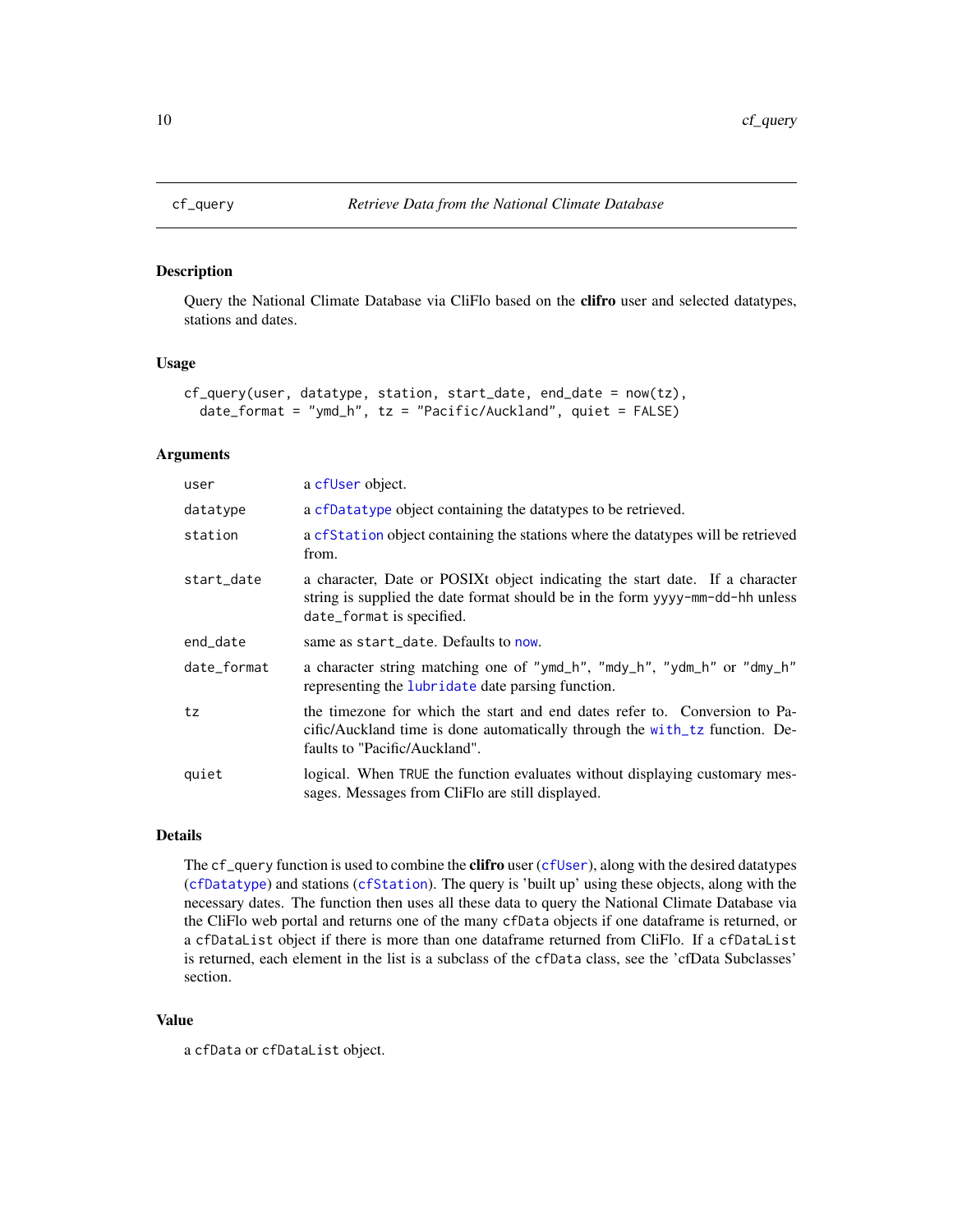#### <span id="page-10-0"></span>cf\_query 11

# CfData Subclasses

There are 8 cfData subclasses that are returned from cf\_query depending on the datatype requested. Each of these subclasses have default plot methods for usability and efficiency in exploring and plotting clifro data.

The following table summarises these subclasses and how they are created, see also the examples on how to automatically create some of these subclasses.

| Subclass     | <b>CliFlo Datatype</b>                                       |
|--------------|--------------------------------------------------------------|
| cfWind       | Any 'Wind' data                                              |
| cfRain       | Any 'Precipitation' data                                     |
| cfScreen Obs | Temperature and Humidity' data measured in a standard screen |
| cfTemp       | Maximum and minimum 'Temperature and Humidity' data          |
| cfEarthTemp  | 'Temperature and Humidity' data at a given depth             |
| cfSunshine   | Any 'Sunshine & Radiation' data                              |
| cfPressure   | Any 'Pressure' data                                          |
| cfOther      | Any other CliFlo 'Daily and Hourly Observations'             |
|              |                                                              |

# See Also

[cf\\_user](#page-4-1), [cf\\_datatype](#page-2-1) and [cf\\_station](#page-3-1) for creating the objects needed for a query. See [plot,cfDataList,missing-method](#page-0-0) for general information on default plotting of cfData and cfDataList objects, and the links within.

```
## Not run:
# Retrieve daily rain data from Reefton Ews
daily.rain = cf_query(cf_user("public"), cf_datatype(3, 1, 1),
                     cf_station(), "2012-01-01 00")
daily.rain
# returns a cfData object as there is only one datatype
class(daily.rain) # 'cfRain' object - inherits 'cfData'
# Look up the help page for cfRain plot methods
?plot.cfRain
# Retrieve daily rain and wind data from Reefton Ews
daily.dts = cf_query(cf_user("public"),
                     cf\_datatype(c(2, 3), c(1, 1), list(4, 1), c(1, NA)),cf_station(), "2012-01-01 00", "2013-01-01 00")
daily.dts
# returns a cfDataList object as there is more than one datatype. Each
# element of the cfDataList is an object inheriting from the cfData class.
class(daily.dts) # cfDataList
class(daily.dts[1]) # cfRain
class(daily.dts[2]) # cfWind
```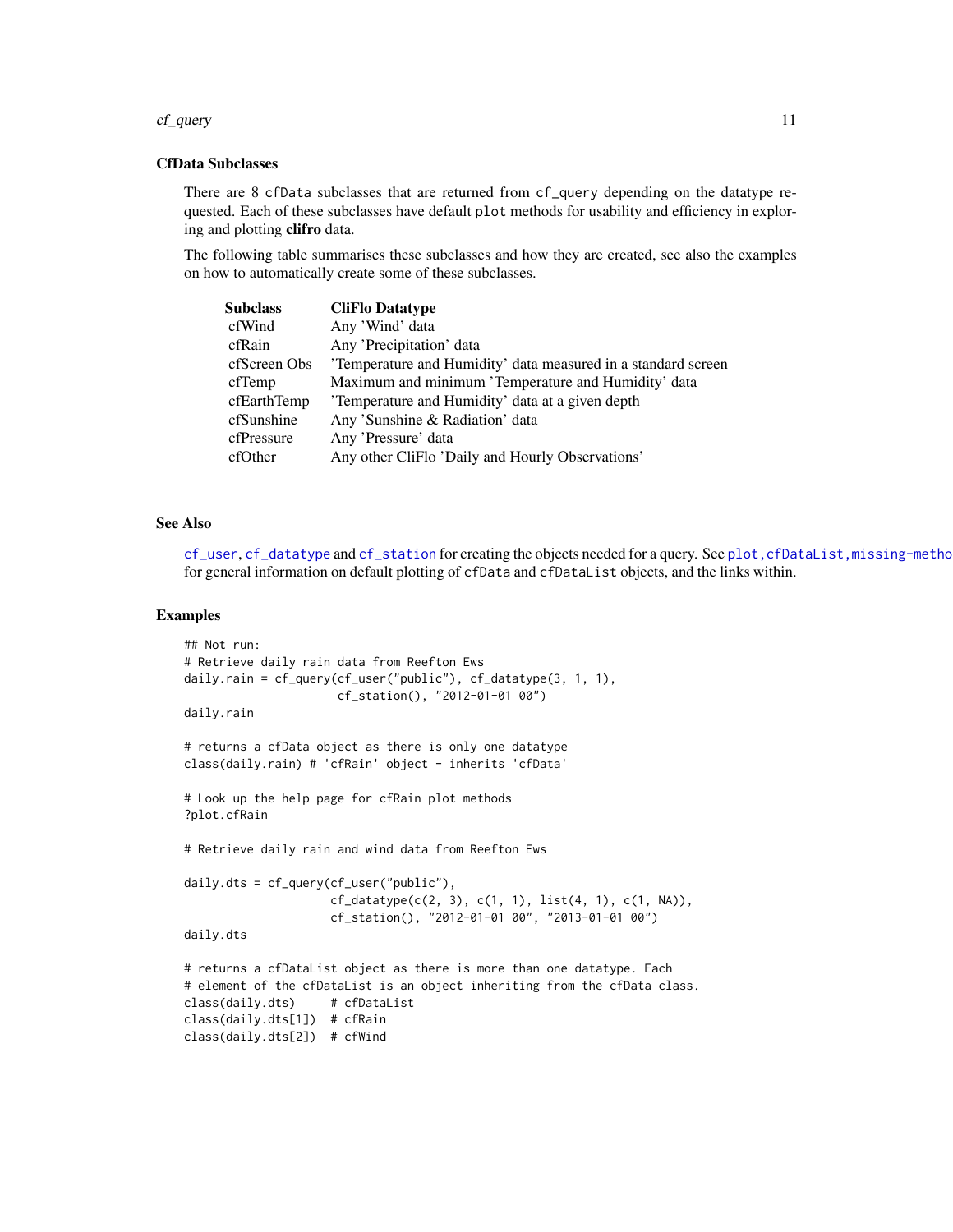```
# Create a cfSunshine object (inherits cfData)
# Retrieve daily global radiation data at Reefton Ews
rad.data = cf_query(cf_user(), cf_datatype(5,2,1), cf_station(),
                    "2012-01-01 00")
rad.data
# The cf_query function automatically creates the appropriate cfData subclass
class(rad.data)
# The advantage of having these subclasses is that it makes plotting very easy
plot(rad.data)
plot(daily.rain)
plot(daily.rain, include_runoff = FALSE)
plot(daily.dts)
plot(daily.dts, 2)
## End(Not run)
```
<span id="page-11-1"></span>cf\_save\_kml *Save Clifro Station Information to a KML File*

# Description

Save [cfStation](#page-3-1) object information to a KML file.

### Usage

```
cf_save_kml(station, file_name = "my_stations_", file_path = ".")
```
#### Arguments

| station   | cfStation object containing one or more stations |
|-----------|--------------------------------------------------|
| file name | file name for the resulting KML file             |
| file_path | file path for the resulting KML file             |

#### Details

The cf\_save\_kml function is for [cfStation](#page-3-1) objects to allow for the spatial visualisation of the selected stations. The resulting KML file is saved and can then be opened by programs like Google Earth (TM). The resultant KML file has the station names and locations shown with green markers for open and red markers for closed stations. The agent numbers, network ID's and date ranges are contained within the descriptions for each station.

If no file name is specified, unique names are produced in the current R working directory.

# Note

The .kml suffix is appended automatically if it isn't already present in the file\_name argument.

<span id="page-11-0"></span>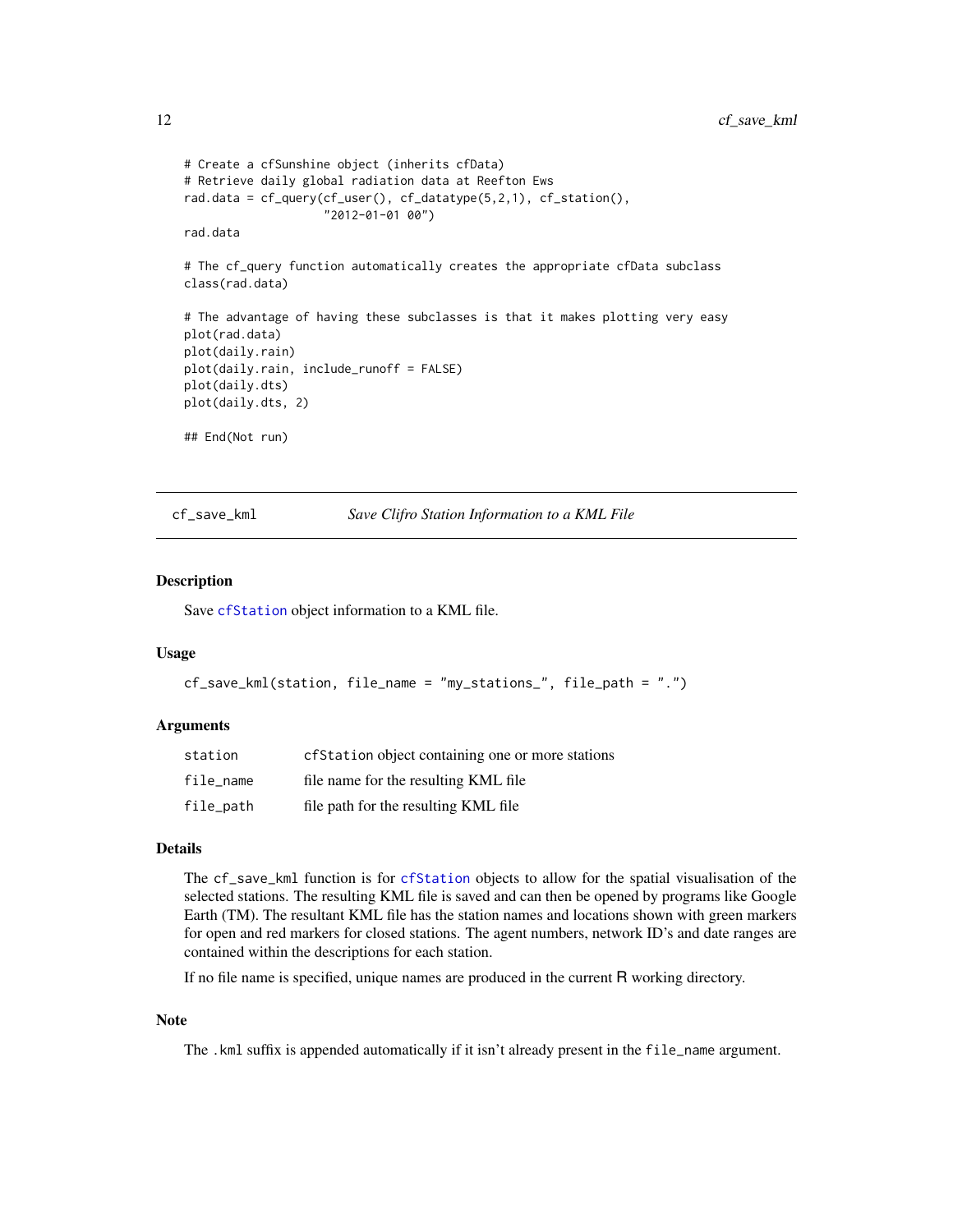#### <span id="page-12-0"></span>clifro that the contract of the contract of the contract of the contract of the contract of the contract of the contract of the contract of the contract of the contract of the contract of the contract of the contract of th

# See Also

[cf\\_station](#page-3-1) and vignette("cfStation") for working with stations when the agent numbers are known, otherwise [cf\\_find\\_station](#page-6-1) and codevignette("choose-station") for creating cfStation objects when the agent numbers are unknown.

# Examples

```
## Not run:
# A selection of four Auckland region stations down the East Coast to the
# upper Waitemata Harbour; Leigh 2 Ews, Warkworth Ews, Tiri Tiri Lighthouse
# and Henderson
my.stations = cf_station(17838, 1340, 1401, 12327)
my.stations
# Save these stations to a KML file
cf_save_kml(my.stations)
# Double click on the file to open with a default program (if available). All
# the markers are blue, indicating all these stations are open.
# Where is the subscription-free Reefton Ews station?
cf_save_kml(cf_station(), file_name = "reeftonEWS")
# It's located in the sou'west quadrant of Reefton town, in the upper, western
# part of the South Island, NZ.
Find all the open and closed Christchurch stations (using partial matching)
all.chch.st = cf_find_station("christ", status = "all", search = "region")
# How many stations in total?
nrow(all.chch.st)
# Save all the Christchurch stations
cf_save_kml(all.chch.st, file_name = "all_Chch_stations")
## End(Not run)
```
clifro *From CliFlo to* clifro*: Enhancing The National Climate Database With* R

### Description

Import data from New Zealand's National Climate Database via CliFlo into R for exploring, analysis, plotting, exporting to KML, CSV, or other software.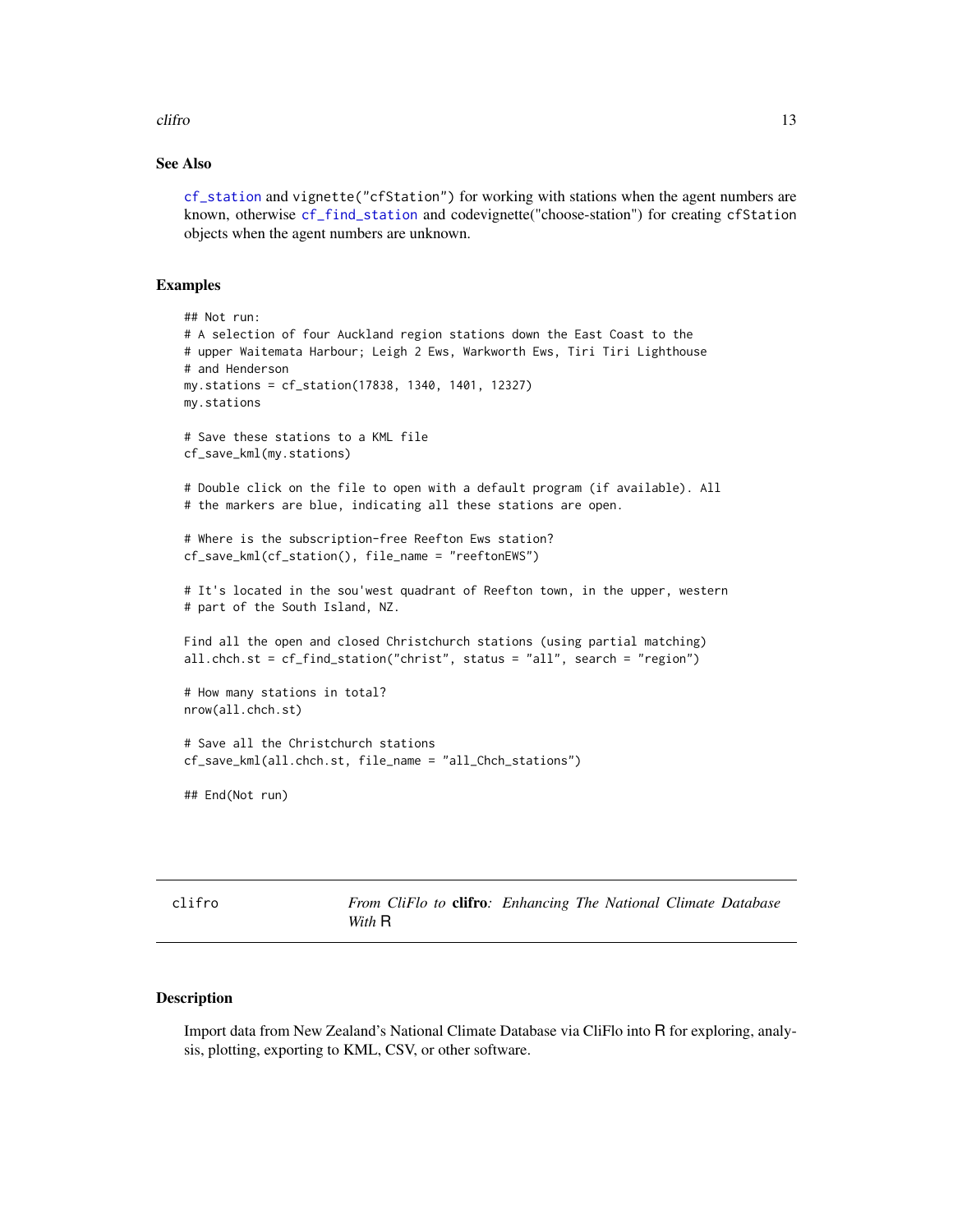# Details

The clifro package is intended to simplify the process of data extraction, formatting and visualisation from the [CliFlo web portal.](https://cliflo.niwa.co.nz/) It requires the user to build a query consisting of 3 main components; the user, the datatype(s) and the station(s). These are then combined using the  $cf_{query}$ function that sends the query to the CliFlo database and returns the results that can easily be plotted using generic plotting functions.

This package requires the user to already have a current subscription to the National Climate Database unless a public user is sought, where data is limited to Reefton Ews. Subscription is free and can obtained from <https://cliflo.niwa.co.nz/pls/niwp/wsubform.intro>.

# See Also

[cf\\_user](#page-4-1), [cf\\_datatype](#page-2-1), and [cf\\_station](#page-3-1) for choosing the clifro user, datatypes and stations, respectively.

```
## Not run:
# Create a public user ----------------------------------------------------
public.user = cf_user() # Defaults to "public"
public.user
# Select datatypes --------------------------------------------------------
# 9am Surface wind (m/s)
wind.dt = cf_datatype(2, 1, 4, 1)# Daily Rain
rain.dt = cf_datatype(3, 1, 1)
# Daily temperature extremes
temp.dt = cf_datatype(4, 2, 2)# Combine them together
all.dts = wind.dt + rain.dt + temp.dt
all.dts
# Select the Reefton Ews station ------------------------------------------
reefton.st = cf_station()
reefton.st
# Submit the query --------------------------------------------------------
# Retrieve all data from ~ six months ago at 9am
reefton.data = cf_query(public.user, all.dts, reefton.st,
                       paste(as.Date(Sys.time()) - 182, "9"))
reefton.data
```
<span id="page-13-0"></span>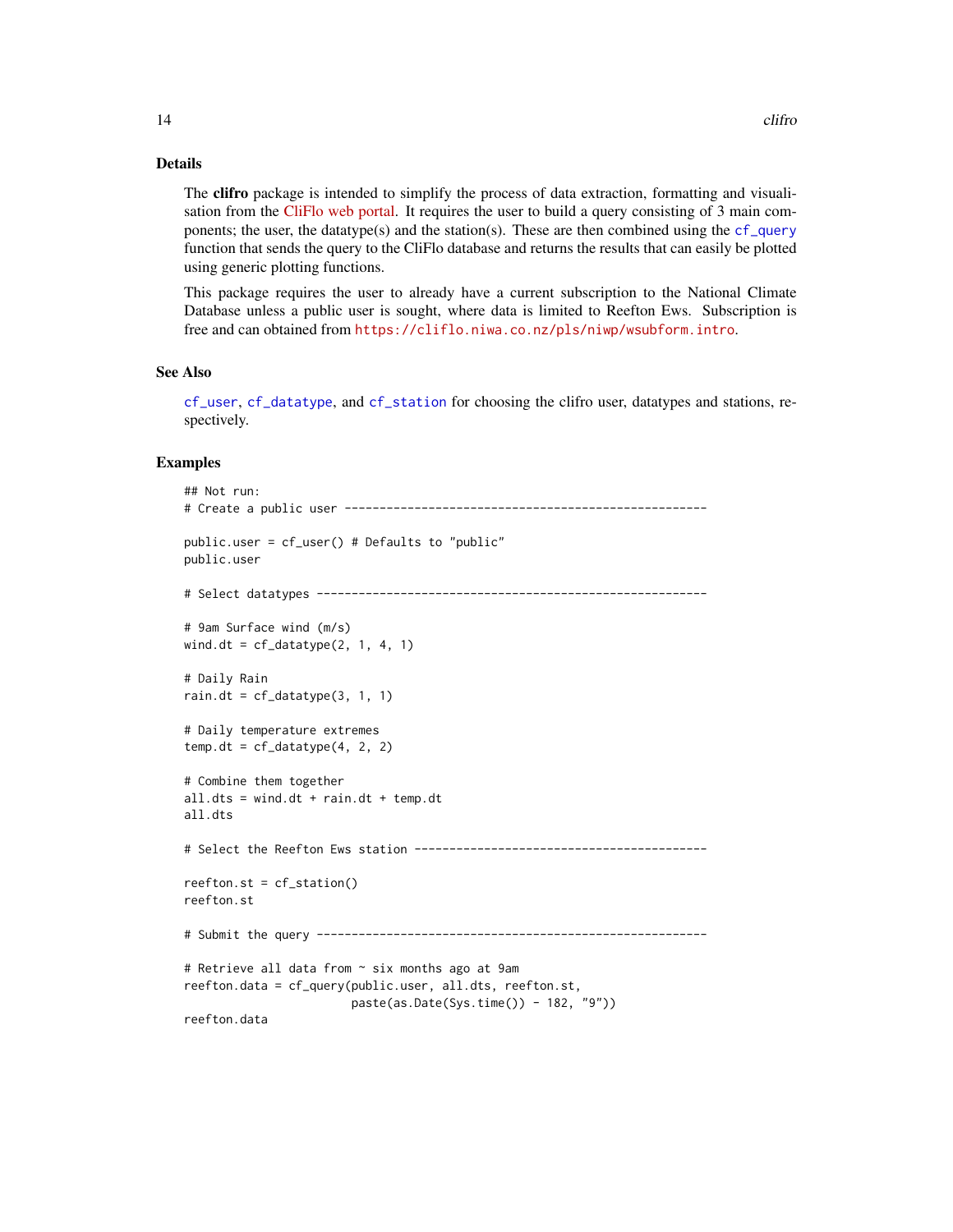```
# Plot the data -----------------------------------------------------------
# Plot the 9am surface wind data (first dataframe in the list) ---
reefton.data[1]
# all identical - although passed to different methods
plot(reefton.data) #plot,cfDataList,missing-method
plot(reefton.data, 1) #plot,cfDataList,numeric-method
plot(reefton.data[1]) #plot,cfData,missing-method --> plot,cfWind,missing-method
speed_plot(reefton.data)
direction_plot(reefton.data)
# Plot the daily rain data (second dataframe in the list) ---
reefton.data[2]
# With runoff and soil deficit
plot(reefton.data, 2)
# Just plot amount of rain (mm)
plot(reefton.data, 2, include_runoff = FALSE)
# Plot the hourly temperature data (third dataframe in the list) ---
plot(reefton.data, 3)
# Pass an argument to ggplot2::theme
library(ggplot2) # for element_text()
plot(reefton.data, 3, text = element_text(size = 18))
## End(Not run)
```
dimnames,dataFrame-method

*Dimension Attributes of a Clifro Object*

#### Description

Retrieve the dimensions or dimension names of a dataFrame object.

#### Usage

```
## S4 method for signature 'dataFrame'
dimnames(x)
## S4 method for signature 'dataFrame'
dim(x)
```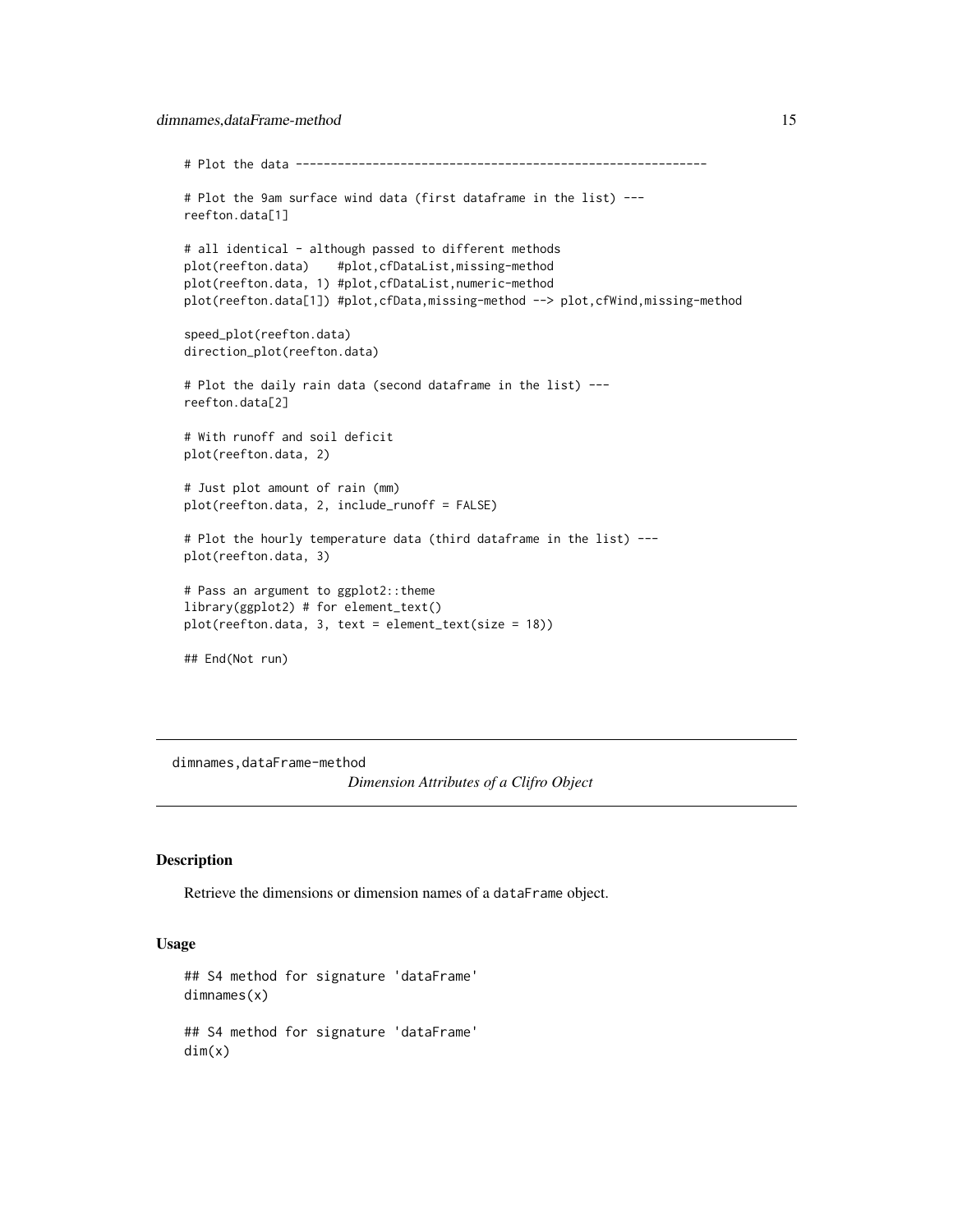#### <span id="page-15-0"></span>Arguments

| X | a dataFrame object                                                           |
|---|------------------------------------------------------------------------------|
|   | Specifically, a dataFrame object is any cfStation or cfData object. These    |
|   | functions are provided for the user to have (some) familiar data. frame-type |
|   | functions available for use on <b>clifro</b> objects.                        |

# See Also

[cf\\_query](#page-9-1) for creating cfData objects, and [cf\\_station](#page-3-1) for creating cfStation objects.

plot,cfEarthTemp,missing-method

*Plot Earth Temperatures*

# <span id="page-15-1"></span>Description

Plot the earth temperature for a given depth (degrees celsuis) through time, for each chosen CliFlo station.

# Usage

```
## S4 method for signature 'cfEarthTemp,missing'
plot(x, y, ggthene = c("grey", "gray", "bw","linedraw", "light", "minimal", "classic"), scales = c("fixed", "free_x",
  "free_y", "free"), n_{col} = 1, ...
```
# Arguments

| X          | a cfEarthTemp object.                                                                                      |
|------------|------------------------------------------------------------------------------------------------------------|
| у          | missing.                                                                                                   |
| ggtheme    | character string (partially) matching the ggtheme to be used for plotting, see<br>'Theme Selection' below. |
| scales     | character string partially matching the scales argument in the link[ggplot2]{facet_wrap}<br>function.      |
| $n\_{col}$ | the number of columns of plots (default 1).                                                                |
| $\cdots$   | further arguments passed to theme.                                                                         |

# See Also

[plot,cfDataList,missing-method](#page-0-0) for general information on default plotting of cfData and cfDataList objects, and the links within. See [cf\\_query](#page-9-1) for creating cfEarthTemp objects.

Refer to [theme](#page-0-0) for more possible arguments to pass to these methods.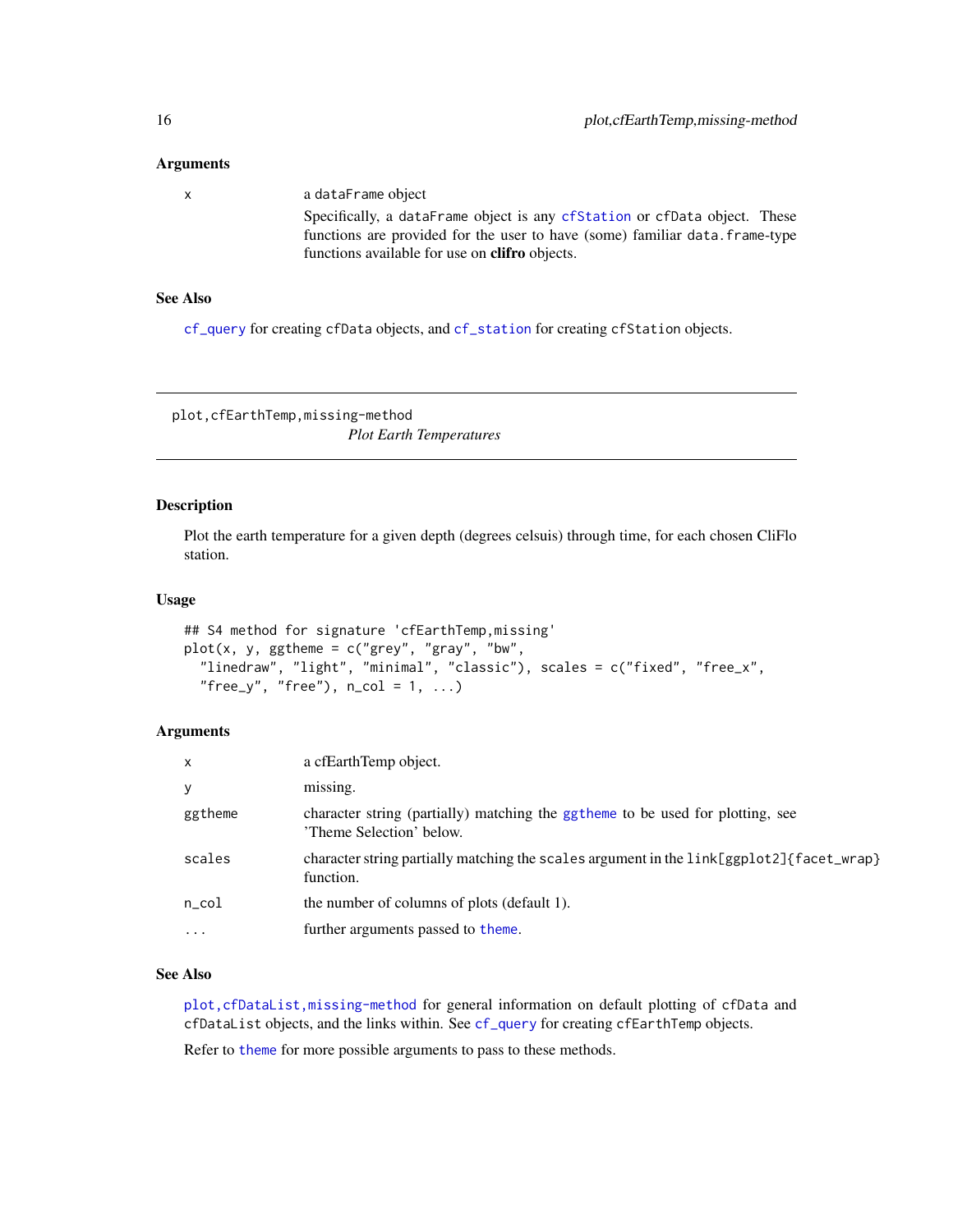# <span id="page-16-0"></span>plot,cfPressure,missing-method 17

#### Examples

```
## Not run:
# Retrieve public earth temperature data for the last 30 days at Reefton Ews
# station, at a depth of 10cm
# Subtract 30 days from today's date to get the start date
last_month = paste(as.character(Sys.Date() - 30), 0)
reefton_earth = cf_query(cf_user(), cf_datatype(4, 3, 2), cf_station(),
                         start_date = last_month)
class(reefton_earth) # cfTemp object
# Plot the temperature data using the defaults
plot(reefton_earth)
# Enlarge the text and add the observations as points
library(ggplot2) # for element_text() and geom_point()
plot(reefton\_earth, ggtheme = "bw", text = element\_text(size = 16)) +geom\_point(size = 3, shape = 1)# Save the plot as a png to the current working directory
library(ggplot2) # for ggsave()
ggsave("my_earthTemp_plot.png")
## End(Not run)
```
plot,cfPressure,missing-method *Plot Mean Sea Level Atmospheric Pressure*

# <span id="page-16-1"></span>Description

Plot the MSL atmospheric pressure through time.

# Usage

```
## S4 method for signature 'cfPressure,missing'
plot(x, y, ggthene = c("grey", "gray", "bw","linedraw", "light", "minimal", "classic"), scales = c("fixed", "free_x",
  "free_y", "free"), n_{col} = 1, ...
```
# Arguments

|         | a cfPressure object.                                                                                       |
|---------|------------------------------------------------------------------------------------------------------------|
|         | missing.                                                                                                   |
| ggtheme | character string (partially) matching the ggtheme to be used for plotting, see<br>'Theme Selection' below. |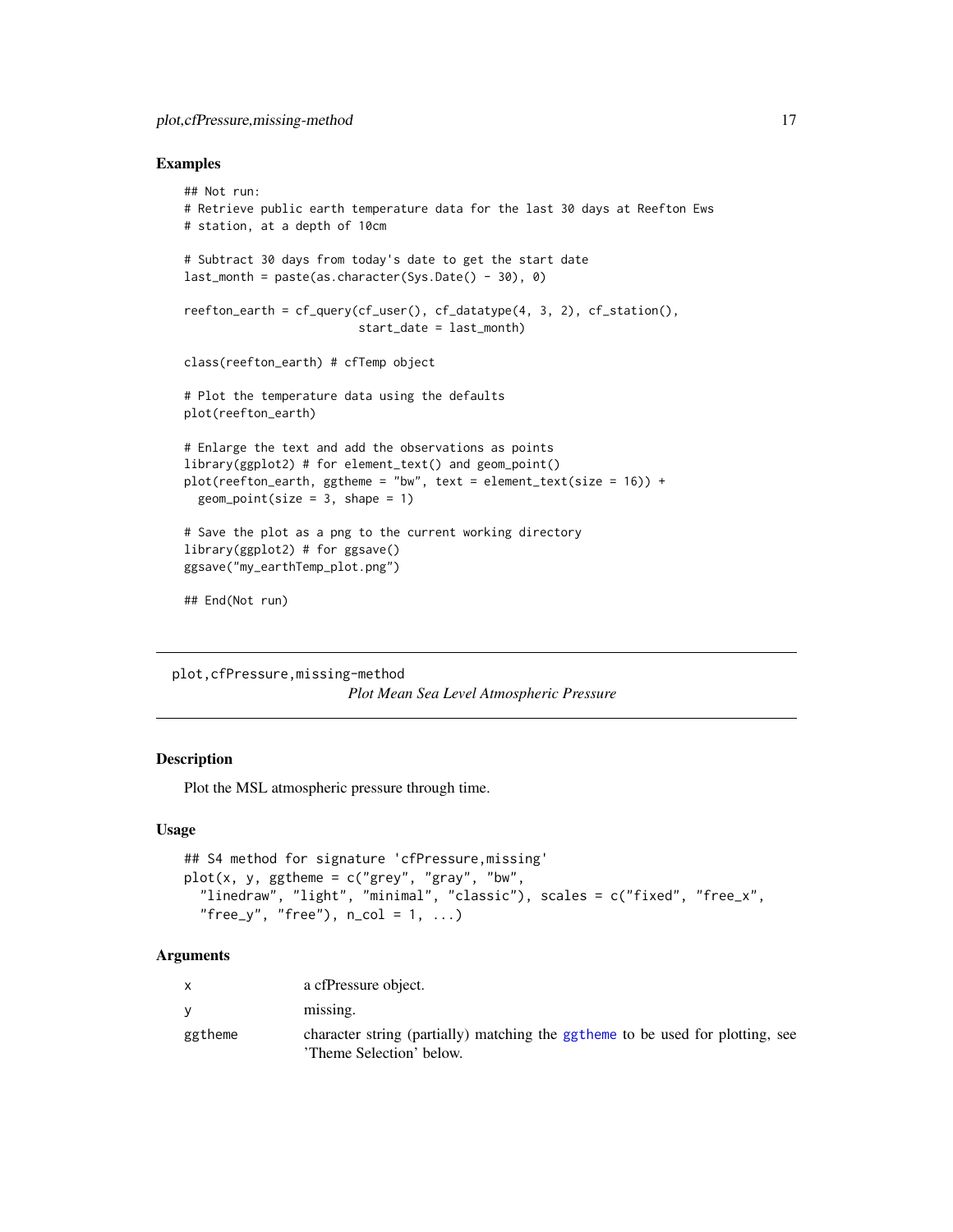<span id="page-17-0"></span>

| scales                  | character string partially matching the scales argument in the $link[ggplot2]$ facet_wrap }<br>function. |
|-------------------------|----------------------------------------------------------------------------------------------------------|
| n col                   | the number of columns of plots (default 1).                                                              |
| $\cdot$ $\cdot$ $\cdot$ | further arguments passed to theme.                                                                       |

# See Also

[plot,cfDataList,missing-method](#page-0-0) for general information on default plotting of cfData and cfDataList objects, and the links within. See [cf\\_query](#page-9-1) for creating cfPressure objects.

Refer to [theme](#page-0-0) for more possible arguments to pass to these methods.

#### Examples

```
## Not run:
# Retrieve public hourly atmospheric pressure data for the last 30 days at
# Reefton Ews station
# Subtract 30 days from today's date to get the start date
last_month = paste(as.character(Sys.Date() - 30), 0)
reefton_pressure = cf_query(cf_user(), cf_datatype(7, 1, 1), cf_station(),
                            start_date = last_month)
class(reefton_pressure) # cfPressure object
# Plot the atmospheric pressure data using the defaults
plot(reefton_pressure)
# Enlarge the text and add the observations as points
library(ggplot2) # for element_text() and geom_point()
plot(reefton_pressure, ggtheme = "bw", text = element_test(size = 16)) +geom\_point(size = 3, shape = 1)# Save the plot as a png to the current working directory
library(ggplot2) # for ggsave()
ggsave("my_pressure_plot.png")
## End(Not run)
```
plot,cfRain,missing-method

*Plot Rain Timeseries*

# <span id="page-17-1"></span>Description

Plot the amount of rainfall (mm) through time, with optional available soil water capacity and runoff amounts (if applicable).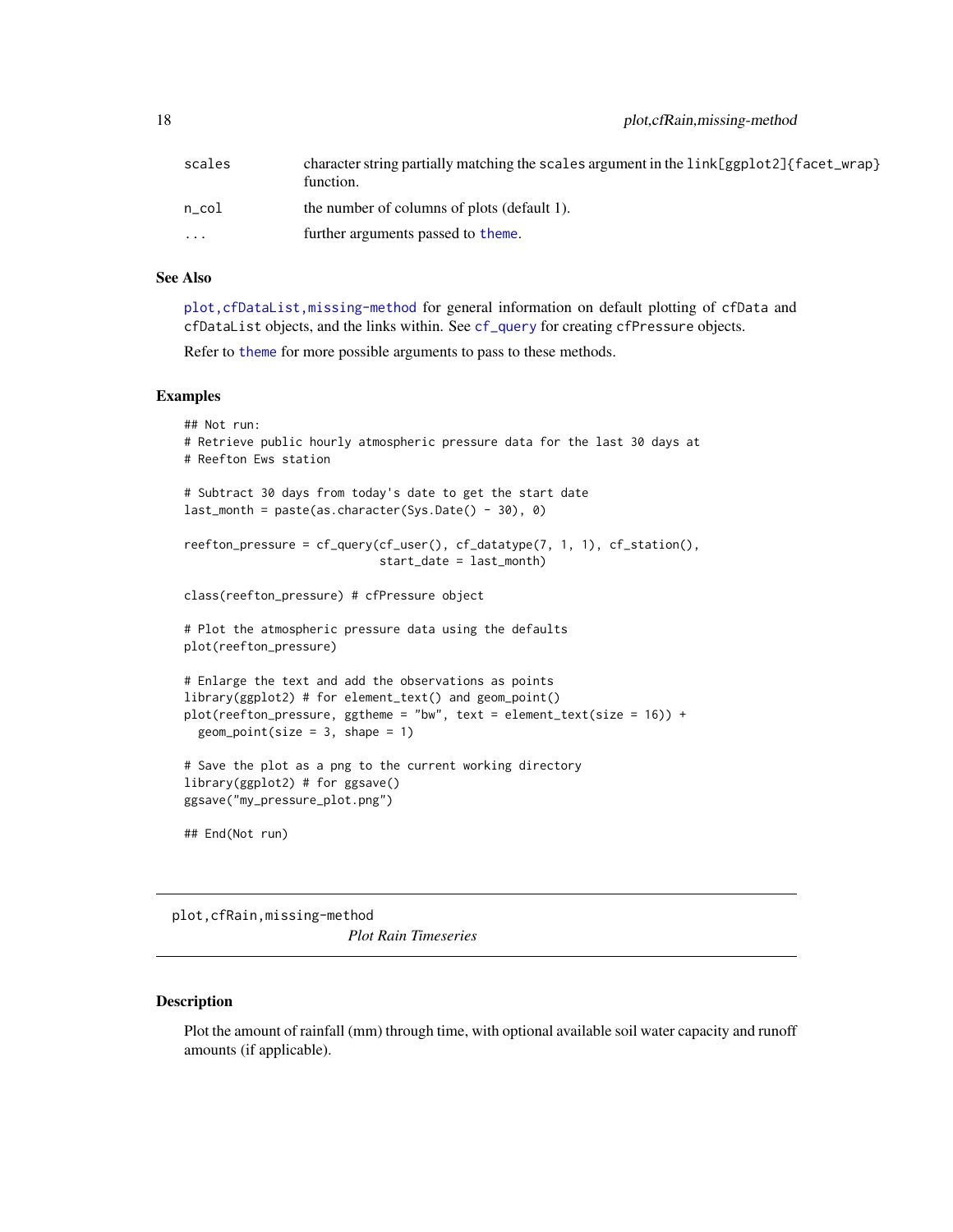#### <span id="page-18-0"></span>Usage

```
## S4 method for signature 'cfRain,missing'
plot(x, y, include_runoff = TRUE,ggtheme = c("grey", "gray", "bw", "linedraw", "light", "minimal",
  "classic"), scales = c("fixed", "free_x", "free_y", "free"), n_{col} = 1,
  ...)
```
# Arguments

| x         | a cfRain object.                                                                                                                                              |
|-----------|---------------------------------------------------------------------------------------------------------------------------------------------------------------|
| у         | missing.                                                                                                                                                      |
|           | include_runoff a logical indicating whether to plot the soil moisture deficit and runoff as well<br>as the rainfall, if the data is available (default TRUE). |
| ggtheme   | character string (partially) matching the ggtheme to be used for plotting, see<br>'Theme Selection' below.                                                    |
| scales    | character string partially matching the scales argument in the link[ggplot2]{facet_wrap}<br>function.                                                         |
| n col     | the number of columns of plots (default 1).                                                                                                                   |
| $\ddotsc$ | further arguments passed to theme.                                                                                                                            |
|           |                                                                                                                                                               |

#### Details

When there is a rain event, the amount of runoff, if any, is dependent on how much capacity the soil has available for more water. If there is no available water capacity left in the soil then more rain will lead to a runoff event. If include\_runoff = TRUE, the available water capacity is plotted as negative values and the runoff as positive values to signify this negative relationship.

#### See Also

[plot,cfDataList,missing-method](#page-0-0) for general information on default plotting of cfData and cfDataList objects, and the links within. See [cf\\_query](#page-9-1) for creating cfRain objects.

Refer to [theme](#page-0-0) for more possible arguments to pass to these methods.

# Examples

```
## Not run:
# Retrieve public rain data for a month from CliFlo (at Reefton Ews station)
reefton_rain = cf_query(cf_user(), cf_datatype(3, 1, 1), cf_station(),
                        start_date = "2012-08-01-00",
                        end_date = "2012-09-01-00")
```
class(reefton\_rain) # cfRain object

# Plot the rain data using the defaults plot(reefton\_rain)

# Change the ggtheme and enlarge the text library(ggplot2) # for element\_text()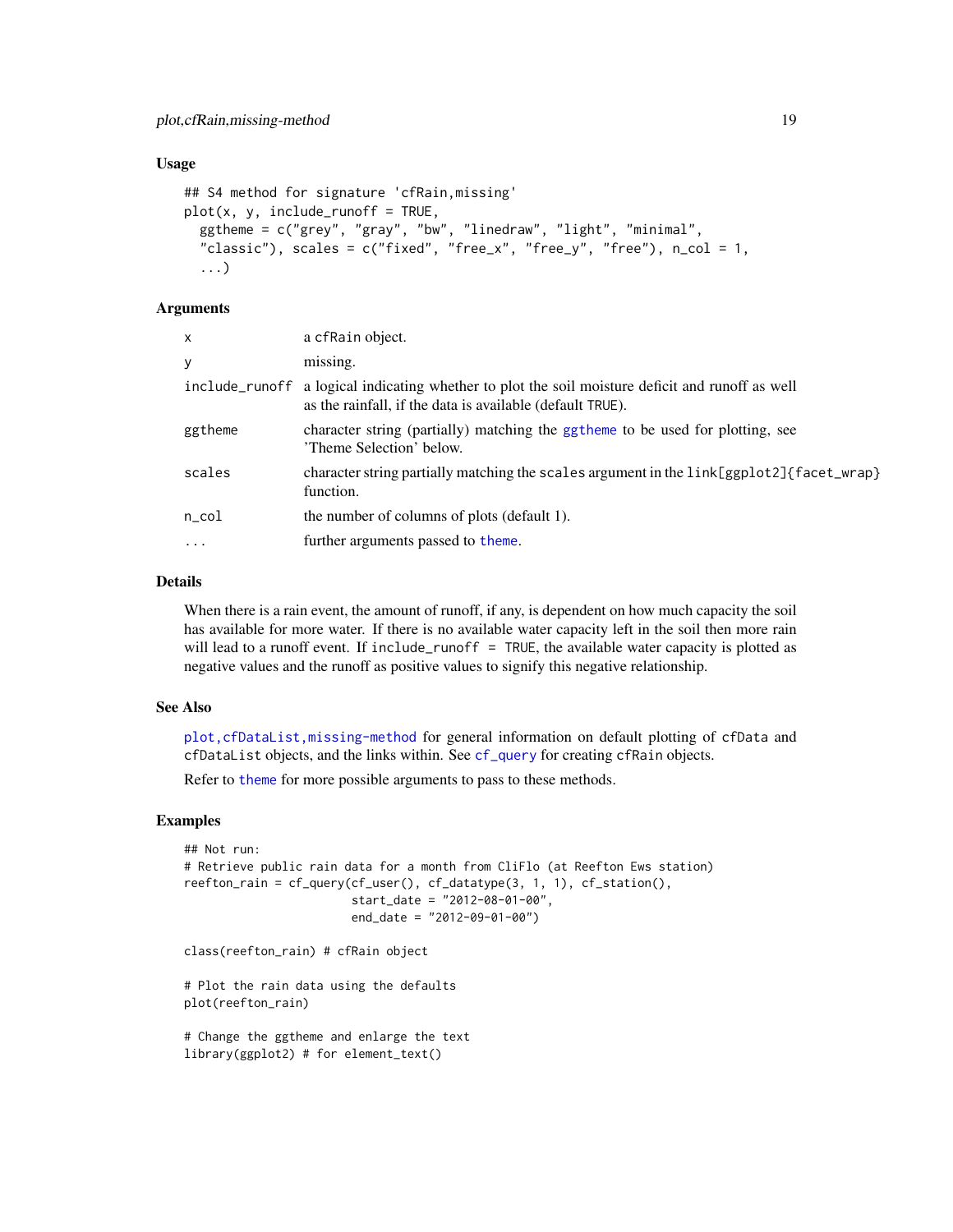```
plot(reefton\_rain, ggtheme = "bw", text = element\_text(size = 16))# Save the plot as a png to the current working directory
library(ggplot2) # for ggsave()
ggsave("my_rain_plot.png")
## End(Not run)
```
plot,cfScreenObs,missing-method *Plot Screen Observations*

# <span id="page-19-1"></span>Description

Plot temperature data from screen observations (degrees celsuis) through time.

#### Usage

```
## S4 method for signature 'cfScreenObs,missing'
plot(x, y, ggthen = c("grey", "gray", "bw","linedraw", "light", "minimal", "classic"), scales = c("fixed", "free_x",
  "free_y", "free"), n_{col} = 1, ...
```
#### Arguments

| $\mathsf{x}$      | a cfScreenObs object.                                                                                      |
|-------------------|------------------------------------------------------------------------------------------------------------|
| y                 | missing.                                                                                                   |
| ggtheme           | character string (partially) matching the ggtheme to be used for plotting, see<br>'Theme Selection' below. |
| scales            | character string partially matching the scales argument in the link[ggplot2]{facet_wrap}<br>function.      |
| $n\_{col}$        | the number of columns of plots (default 1).                                                                |
| $\cdot\cdot\cdot$ | further arguments passed to theme.                                                                         |

#### Details

Temperature data from screen observations include the air, and wet bulb, temperature at the time the measurement was taken (dry bulb and wet bulb respectively), and the dew point. The dew point is the air temperature at which dew starts to form. That is the temperature to which a given air parcel must be cooled at constant pressure and constant water vapour content in order for saturation to occur.

The resulting figure plots the dry bulb, wet bulb and dew point temperatures on the same scale, for each station.

# References

[Screen Observation details.](https://cliflo.niwa.co.nz/pls/niwp/wh.do_help?id=ls_scr1)

<span id="page-19-0"></span>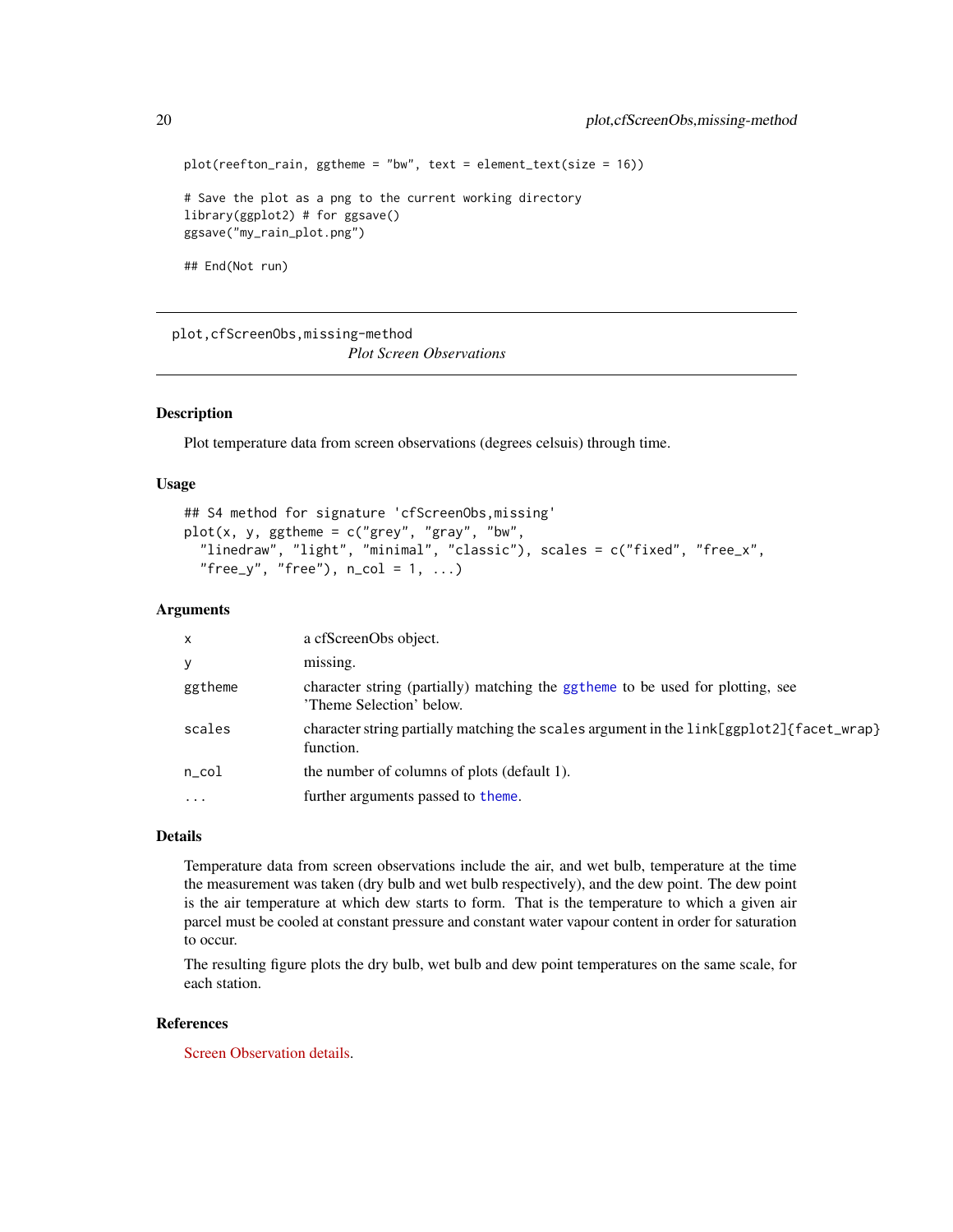# <span id="page-20-0"></span>See Also

[plot,cfDataList,missing-method](#page-0-0) for general information on default plotting of cfData and cfDataList objects, and the links within. See [cf\\_query](#page-9-1) for creating cfScreenObs objects.

Refer to [theme](#page-0-0) for more possible arguments to pass to these methods.

# Examples

```
## Not run:
# Retrieve public temperature data from screen observations for the last week
# at Reefton Ews station
# Subtract 7 days from today's date to get the start date
last_week = paste(as.character(Sys.Date() - 7), 0)
reefton\_screenobs = cf\_query(cf\_user(), cf\_datotype(4, 1, 1), cf\_station(),start_date = last_week)
class(reefton_screenobs) # cfScreenObs object
# Plot the temperature data using the defaults
plot(reefton_screenobs)
# Enlarge the text and add the observations as points
library(ggplot2) # for element_text() and geom_point()
plot(reefton_screenobs, ggtheme = "bw", text = element_test(size = 16)) +geom\_point(size = 3, shape = 1)# Save the plot as a png to the current working directory
library(ggplot2) # for ggsave()
ggsave("my_screenobs_plot.png")
## End(Not run)
```
plot,cfSunshine,missing-method *Plot Sunshine Hours*

# <span id="page-20-1"></span>Description

Plot the duration of accumulated bright sunshine hours through time.

#### Usage

```
## S4 method for signature 'cfSunshine,missing'
plot(x, y, ggthen = c("grey", "gray", "bw","linedraw", "light", "minimal", "classic"), scales = c("fixed", "free_x",
  "free_y", "free"), n_{col} = 1, ...
```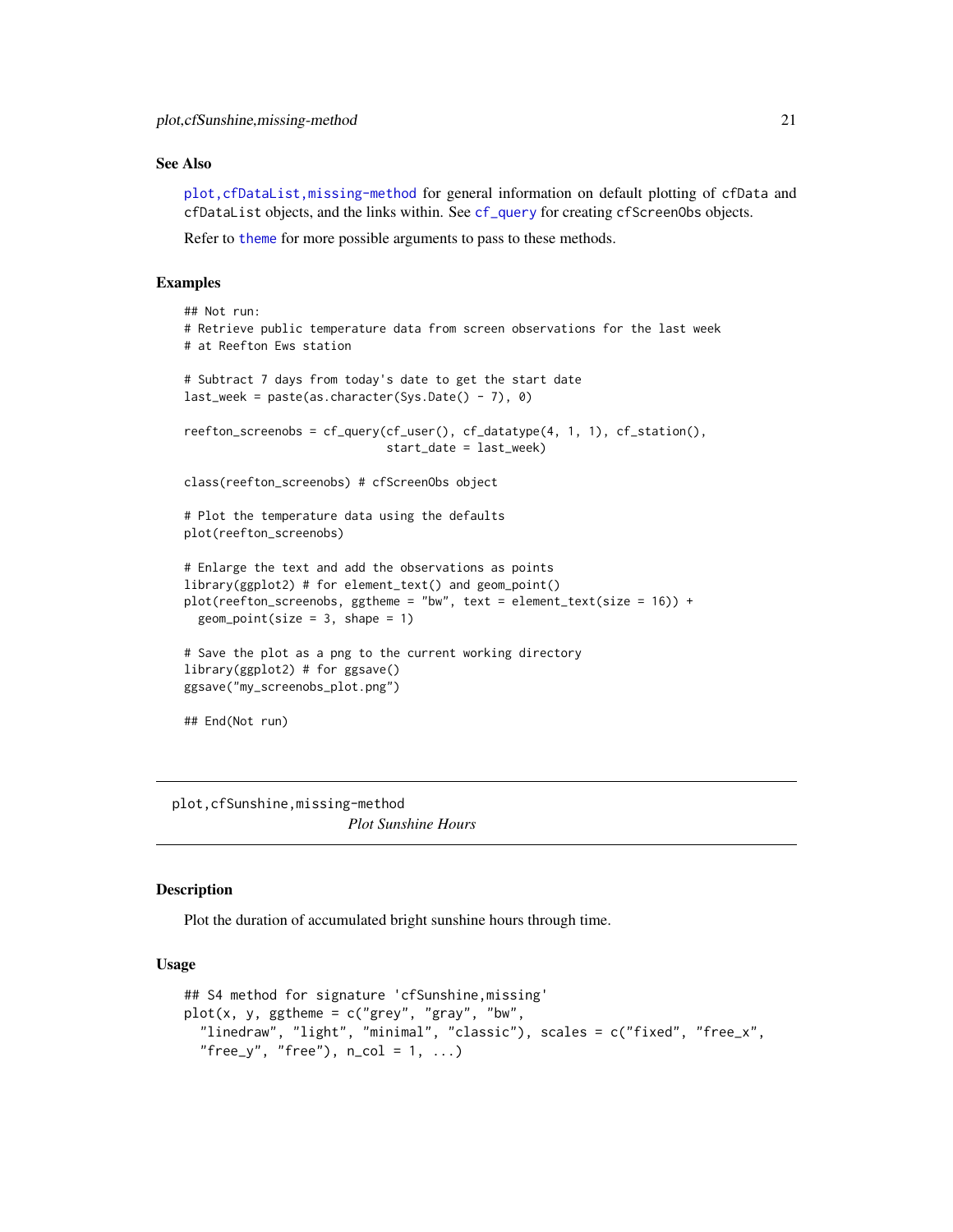# <span id="page-21-0"></span>**Arguments**

| $\mathsf{x}$ | a cfSunshine object.                                                                                       |
|--------------|------------------------------------------------------------------------------------------------------------|
| y            | missing.                                                                                                   |
| ggtheme      | character string (partially) matching the ggtheme to be used for plotting, see<br>'Theme Selection' below. |
| scales       | character string partially matching the scales argument in the link[ggplot2]{facet_wrap}<br>function.      |
| $n\_{col}$   | the number of columns of plots (default 1).                                                                |
| $\cdot$      | further arguments passed to theme.                                                                         |
|              |                                                                                                            |

### See Also

[plot,cfDataList,missing-method](#page-0-0) for general information on default plotting of cfData and cfDataList objects, and the links within. See [cf\\_query](#page-9-1) for creating cfSunshine objects.

Refer to [theme](#page-0-0) for more possible arguments to pass to these methods.

```
## Not run:
# Retrieve public hourly sunshine data for the last 7 days at Reefton Ews
# station
# Subtract 7 days from today's date to get the start date
last_week = paste(as.character(Sys.Date() - 7), 0)
reefton_sun = cf_query(cf_user(), cf_datatype(5, 1, 2), cf_station(),
                       start_date = last_week)
class(reefton_sun) # cfSunshine object
# Plot the temperature data using the defaults
plot(reefton_sun)
# Enlarge the text and add the observations as points
library(ggplot2) # for element_text() and geom_point()
plot(reefton\_sun, ggtheme = "bw", text = element\_text(size = 16)) +geom\_point(size = 3, shape = 1)# Save the plot as a png to the current working directory
library(ggplot2) # for ggsave()
ggsave("my_sunshine_plot.png")
## End(Not run)
```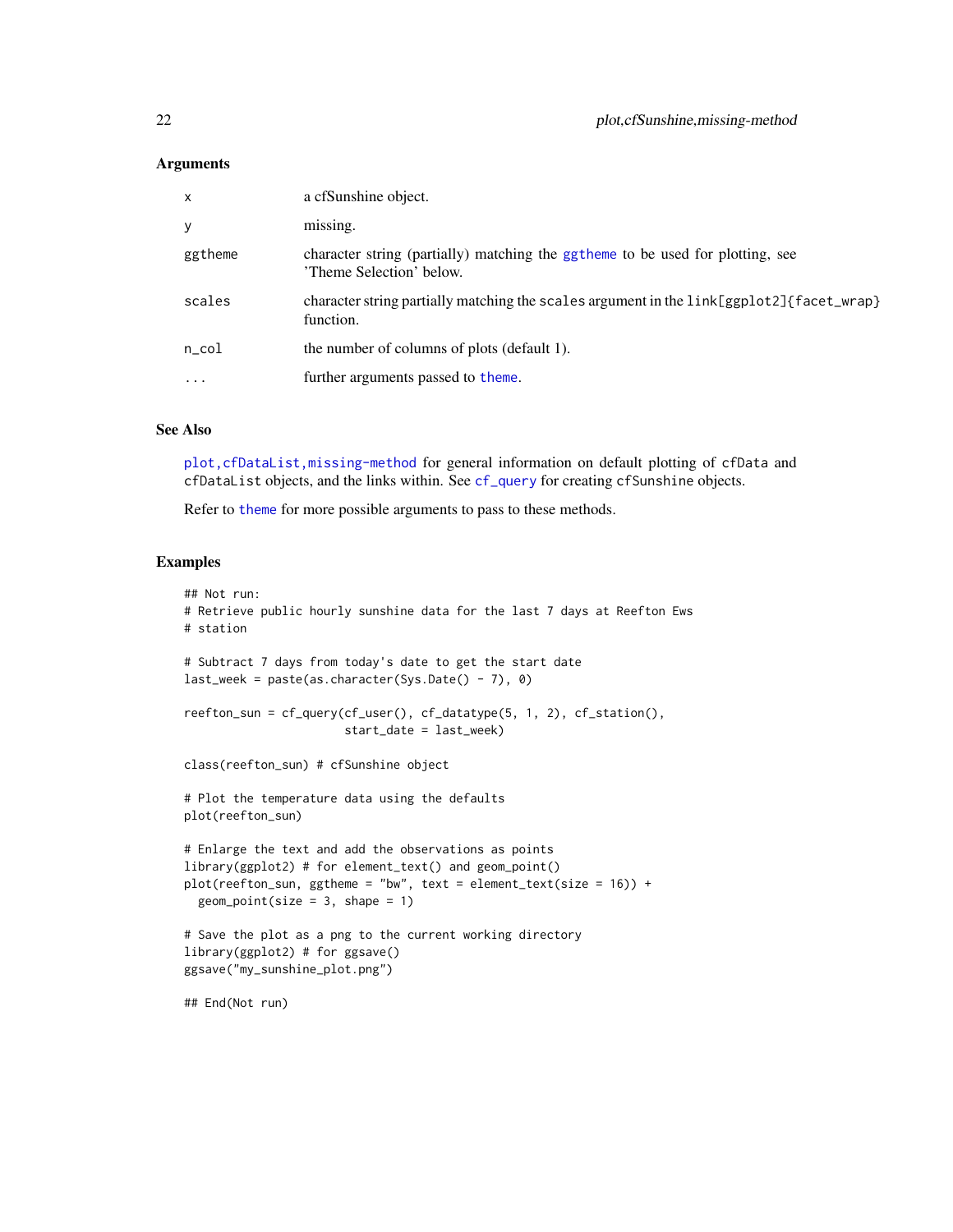<span id="page-22-0"></span>plot,cfTemp,missing-method

*Plot Temperature Range*

#### <span id="page-22-1"></span>Description

Plot minimum and maximum temperature data for a given period (degrees celsuis) through time, for each chosen CliFlo station.

#### Usage

```
## S4 method for signature 'cfTemp,missing'
plot(x, y, ggthene = c("grey", "gray", "bw","linedraw", "light", "minimal", "classic"), scales = c("fixed", "free_x",
  "free_y", "free"), n_{col} = 1, ...
```
# Arguments

| $\mathsf{x}$ | a cfTemp object.                                                                                           |
|--------------|------------------------------------------------------------------------------------------------------------|
| У            | missing.                                                                                                   |
| ggtheme      | character string (partially) matching the ggtheme to be used for plotting, see<br>'Theme Selection' below. |
| scales       | character string partially matching the scales argument in the link[ggplot2]{facet_wrap}<br>function.      |
| $n\_{col}$   | the number of columns of plots (default 1).                                                                |
| $\cdot$      | further arguments passed to theme.                                                                         |
|              |                                                                                                            |

# Details

This plotting method shows the temperature extremes as a grey region on the plot, with a black line indicating the average temperature (if available).

#### See Also

[plot,cfDataList,missing-method](#page-0-0) for general information on default plotting of cfData and cfDataList objects, and the links within. See [cf\\_query](#page-9-1) for creating cfTemp objects.

Refer to [theme](#page-0-0) for more possible arguments to pass to these methods.

```
## Not run:
# Retrieve public hourly minimum and maximum temperature data for the last
week at Reefton Ews station
# Subtract 7 days from today's date to get the start date
```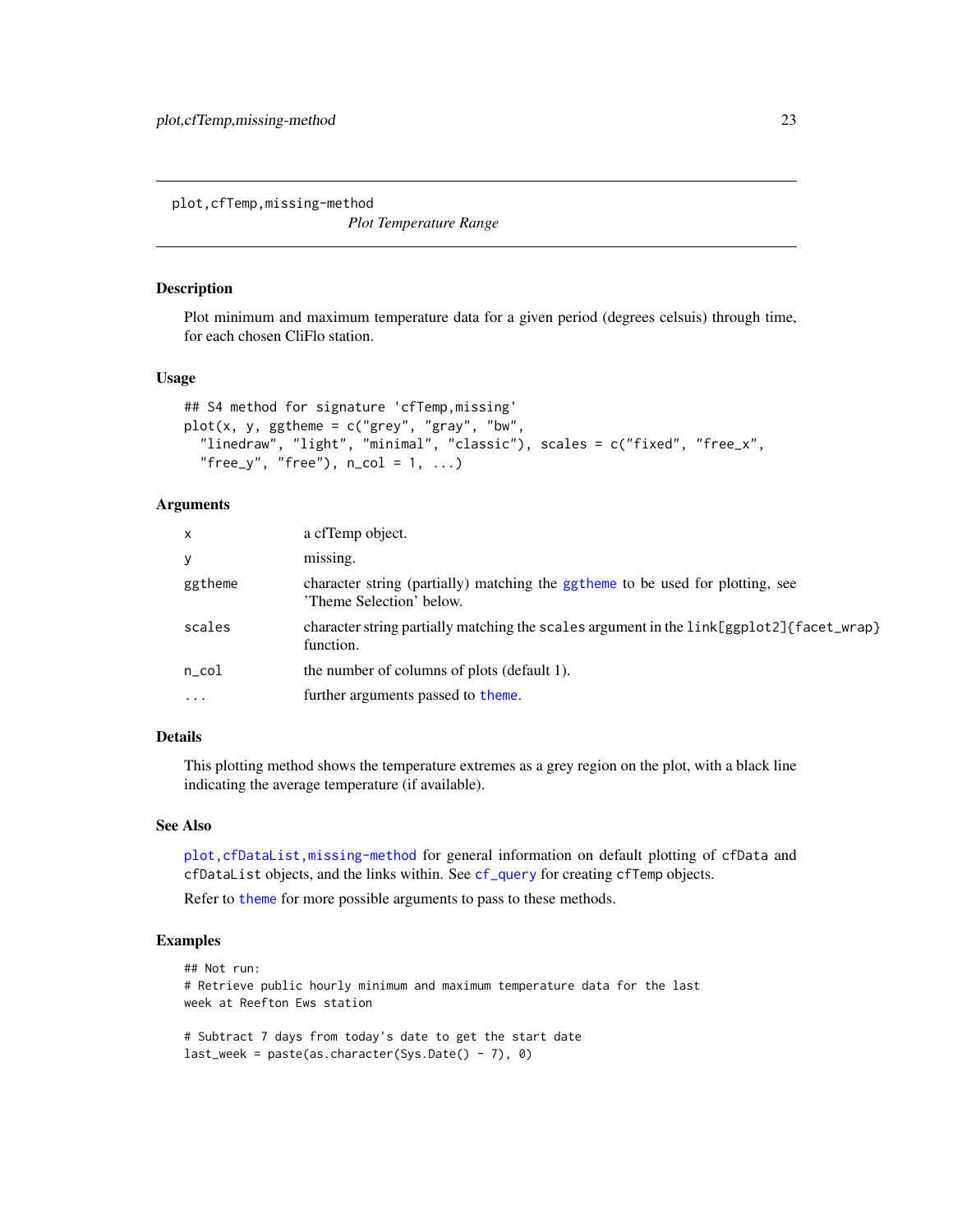```
reefton_temp = cf_query(cf_user(), cf_datatype(4, 2, 2), cf_station(),
                        start_date = last_week)
class(reefton_temp) # cfTemp object
# Plot the temperature data using the defaults
plot(reefton_temp)
# Enlarge the text and add the observations as points
library(ggplot2) # for element_text() and geom_point()
plot(reefton_temp, ggtheme = "bw", text = element_text(size = 16)) +
 geom\_point(size = 3, shape = 1)# Save the plot as a png to the current working directory
library(ggplot2) # for ggsave()
ggsave("my_temperature_plot.png")
## End(Not run)
```
plot,cfWind,missing-method *Plot Clifro Wind Objects*

# <span id="page-23-1"></span>**Description**

Various plot methods for exploring wind speed and direction patterns for given CliFlo stations.

# Usage

```
## S4 method for signature 'cfWind,missing'
plot(x, y, n_directions = 12, n_sspeed\_cuts = NULL, col\_pal = "GnBu", ggtheme = c("grey", "gray", "bw","linedraw", "light", "minimal", "classic"), n_{col} = 1, ...## S4 method for signature 'cfWind,missing'
direction_plot(x, y, ggtheme = c("grey", "gray","bw", "linedraw", "light", "minimal", "classic"), contours = 10,
 n_{col} = 1, ...## S4 method for signature 'cfDataList,missing'
direction_plot(x, y, ...)
## S4 method for signature 'cfDataList,numeric'
direction_plot(x, y, ...)
## S4 method for signature 'cfWind,missing'
speed\_plot(x, y, ggthen) = c("grey", "gray", "bw",
```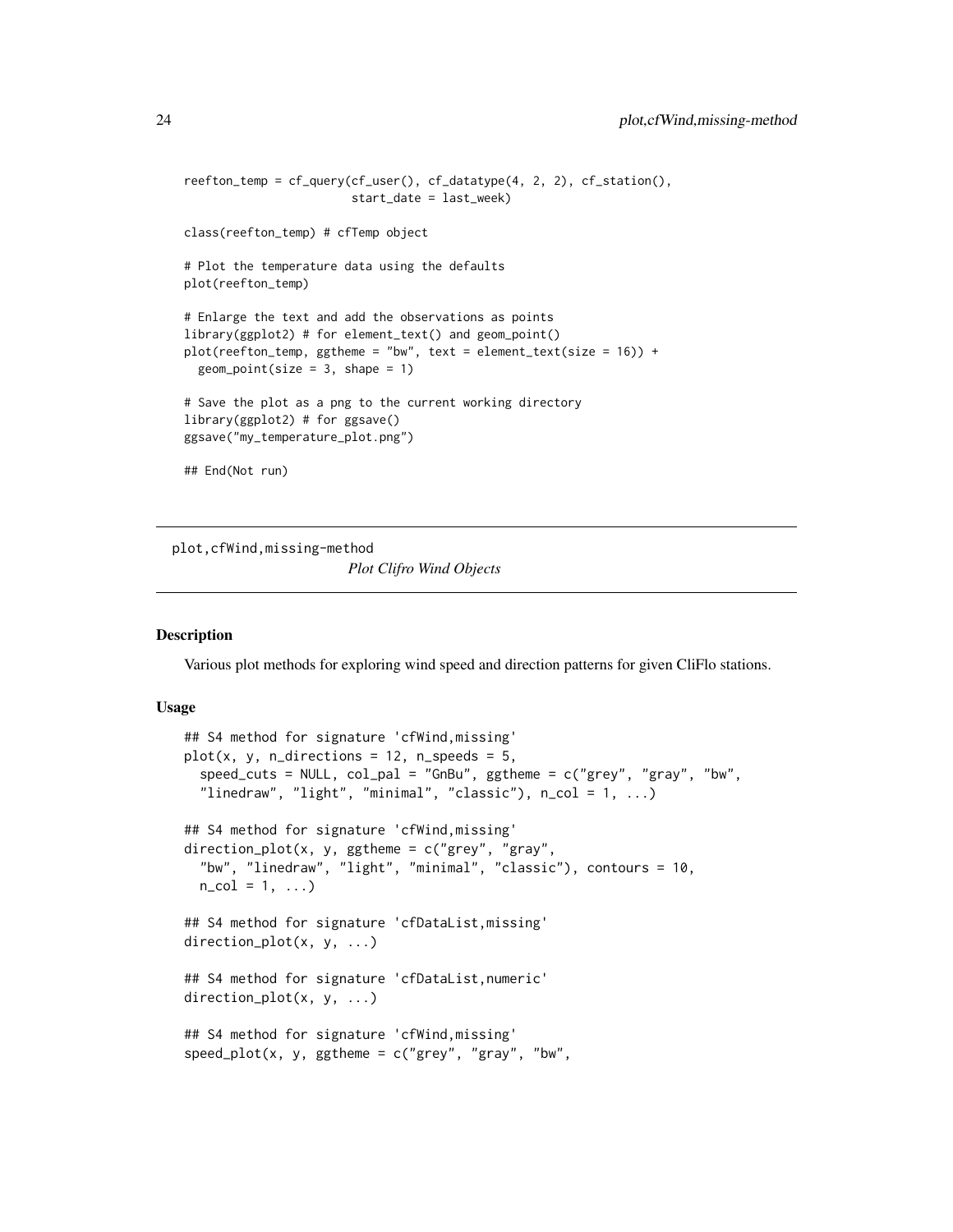```
"linedraw", "light", "minimal", "classic"), scales = c("fixed", "free_x",
  "free_y", "free"), n_{col} = 1, ...## S4 method for signature 'cfDataList,missing'
speed_plot(x, y, ...)
## S4 method for signature 'cfDataList,numeric'
speed\_plot(x, y, ...)
```
# Arguments

| $\boldsymbol{\mathsf{x}}$ | a cfWind or cfDataList object.                                                                                                   |
|---------------------------|----------------------------------------------------------------------------------------------------------------------------------|
| У                         | missing if x is a .cf Wind object, otherwise a number indicating the data frame to<br>plot in the cfDataList (defaults to 1).    |
| n_directions              | the number of direction bins to plot (petals on the rose). The number of direc-<br>tions defaults to 12.                         |
| n_speeds                  | the number of equally spaced wind speed bins to plot. This is used if spd_cuts<br>is NA (default 5).                             |
| speed_cuts                | numeric vector containing the cut points for the wind speed intervals, or NA<br>(default).                                       |
| col_pal                   | character string indicating the name of the RColorBrewer colour palette to be<br>used for plotting, see 'Theme Selection' below. |
| ggtheme                   | character string (partially) matching the ggtheme to be used for plotting, see<br>'Theme Selection' below.                       |
| $n_{\rm \perp}$ col       | the number of columns of plots (default 1).                                                                                      |
| $\cdots$                  | further arguments passed to theme.                                                                                               |
| contours                  | the number of contour lines to draw (default 10).                                                                                |
| scales                    | character string partially matching the scales argument in the link[ggplot2]{facet_wrap}<br>function.                            |

# Details

If x is a cfDataList, by default the first datatype will be plotted unless y is supplied.

# Theme Selection

For black and white windroses that may be preferred if plots are to be used in journal articles for example, recommended ggthemes are 'bw', 'linedraw', 'minimal' or 'classic' and the col\_pal should be 'Greys'. Otherwise, any of the sequential [RColorBrewer](#page-0-0) colour palettes are recommended for colour plots.

# Note

If x is a cfDataList object and y refers to a **clifro** dataframe that is not a cfWind object then it will be passed to another method, if available.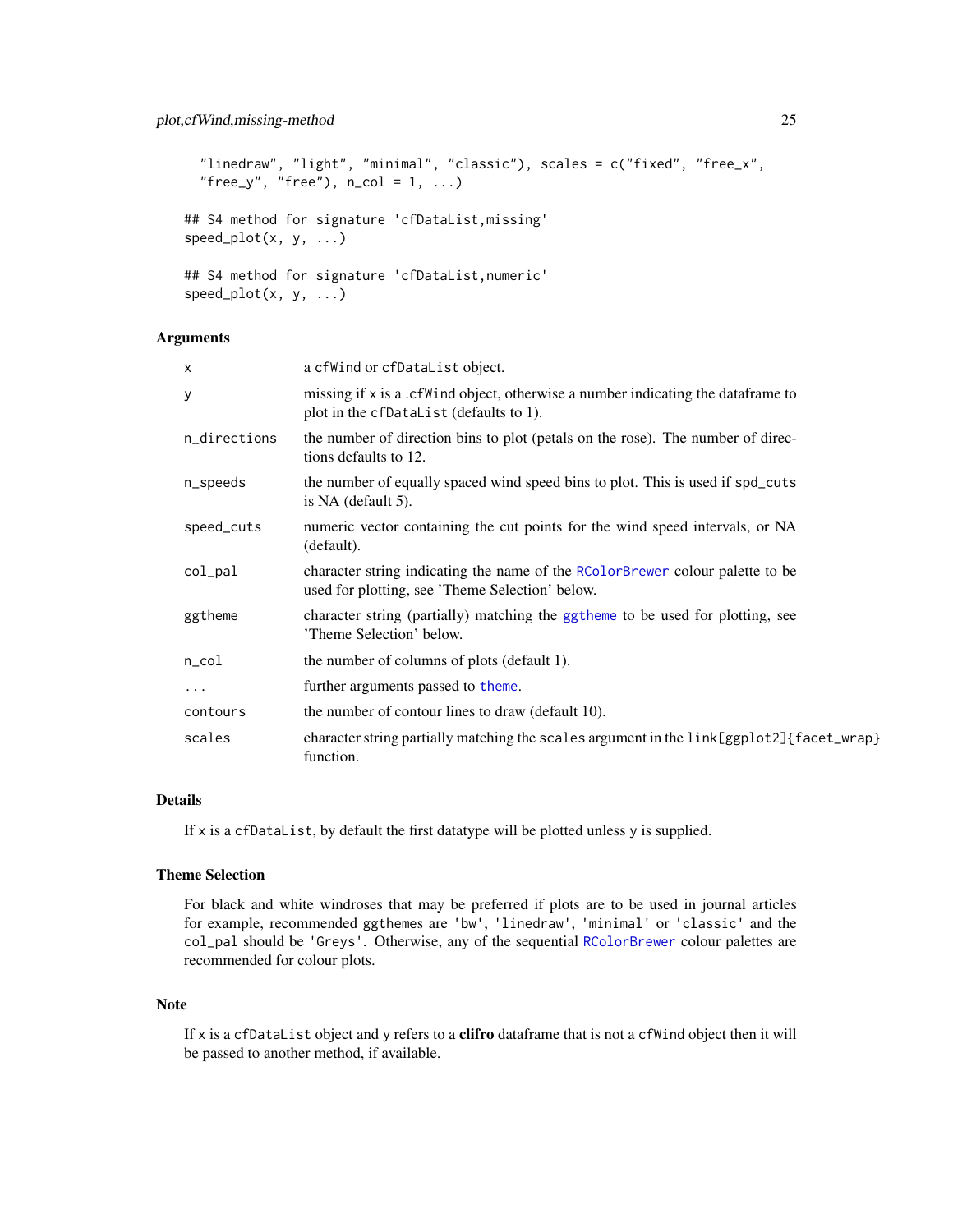<span id="page-25-0"></span>The default plot method plots a different windrose for each CliFlo station. The direction\_plot method plots wind direction contours through time to visualise temporal patterns in wind directions. The speed\_plot method plots the time series of wind speeds with a  $+/-$  standard deviation region (if applicable).

Given a value on the x-axis, the ends of the density function along the y-axis are not constrained to be equal for any of the derivatives for the direction\_plot method. That is, the contours at  $direction = 0$ , do not match the contours at direction  $= 360$ .

@seealso [plot,cfDataList,missing-method](#page-0-0) for general information on default plotting of cfData and cfDataList objects, and the links within. See [cf\\_query](#page-9-1) for creating cfWind objects or [windrose](#page-29-1) for plotting any wind data. Refer to [theme](#page-0-0) for more possible arguments to pass to these methods. summary, cfWind-method for summarising wind information at each CliFlo station.

```
## Not run:
# Retrieve maximum wind gust data at the Reefton Ews station from CliFlo
# (public data)
reefton_wind = cf_query(cf_user(), cf_datatype(2, 2, 1, 1), cf_station(),
                        start_date = "2012-01-01-00")
class(reefton_wind)
# Examples of the default plots --------------------------------------------
# Plot a windrose
plot(reefton_wind)
# Plot the wind direction contours
direction_plot(reefton_wind)
# Plot the wind speed time-series
speed_plot(reefton_wind)
# Examples of changing the defaults ----------------------------------------
# Plot black and white windroses
plot(reefton_wind, ggtheme = "bw", col_pal = "Greys")
plot(reefton_wind, ggtheme = "linedraw", col_pal = "Greys")
plot(reefton_wind, ggtheme = "classic", col_pal = "Greys")
plot(reefton_wind, ggtheme = "minimal", col_pal = "Greys")
# Plot the wind directions using 20 contours and the ggtheme 'classic'
direction_plot(reefton_wind, ggtheme = "classic", contours = 20)
# Enlarge all the text to 18pt
library(ggplot2) # for element_text() and geom_point()
direction_plot(reefton_wind, ggtheme = "classic", contours = 20,
               text = element_test(size = 18))# Include the actual observations in the plots
direction_plot(reefton_wind) + geom_point(alpha = .2, size = 3)
```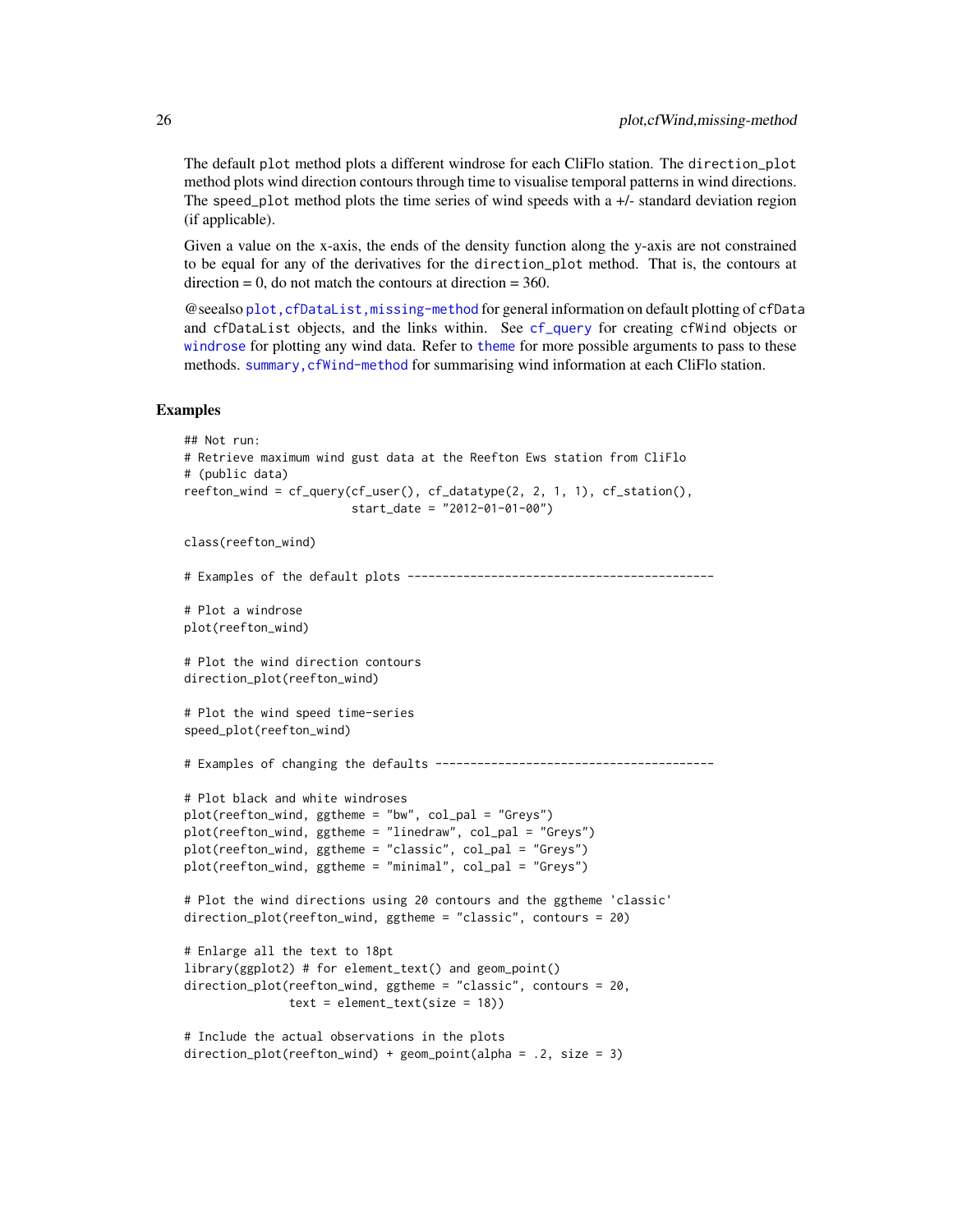```
speed_plot(reefton_wind, ggtheme = "classic", text = element_text(size = 16)) +
  geom\_point(shape = 1, size = 3)# or equivalently using base graphics:
plot(reefton_wind$Date, reefton_wind$Speed, type = 'o',
     xlab = NA, ylab = "Daily max gust (m/s)", las = 1, main = "Reefton Ews")
# Example of plotting a cfDataList -----------------------------------------
# Collect both surface wind run and hourly surface wind observations from
# Reefton Ews
reefton_list = cf_query(cf_user(), cf_datatype(2, 1, 1:2, 1),
                        cf_station(), "2012-01-01 00", "2012-02-01 00")
reefton_list
class(reefton_list) #cfDataList
# Plot the first (default) dataframe
plot(reefton_list) # Error - no wind directions for wind run datatypes
# Try speed_plot instead
speed_plot(reefton_list)
# Plot the second dataframe in the cfDataList
plot(reefton_list, 2) \qquad \qquad #\text{ identical to plot(reefton_list[2])}speed_plot(reefton_list, 2) # identical to speed_plot(reefton_list[2])
direction_plot(reefton_list, 2) # identical to direction_plot(reefton_list[2])
# Save the ggplot externally -----------------------------------------------
# Save the plot as a png to the current working directory
library(ggplot2) # for ggsave()
ggsave("my_wind_plot.png")
## End(Not run)
```
plot.cfDataList *Default Clifro Plotting*

#### Description

Plot clifro data based on the datatype.

# Usage

```
## S4 method for signature 'cfDataList,numeric'
plot(x, y, \ldots)## S4 method for signature 'cfDataList,missing'
plot(x, y, \ldots)
```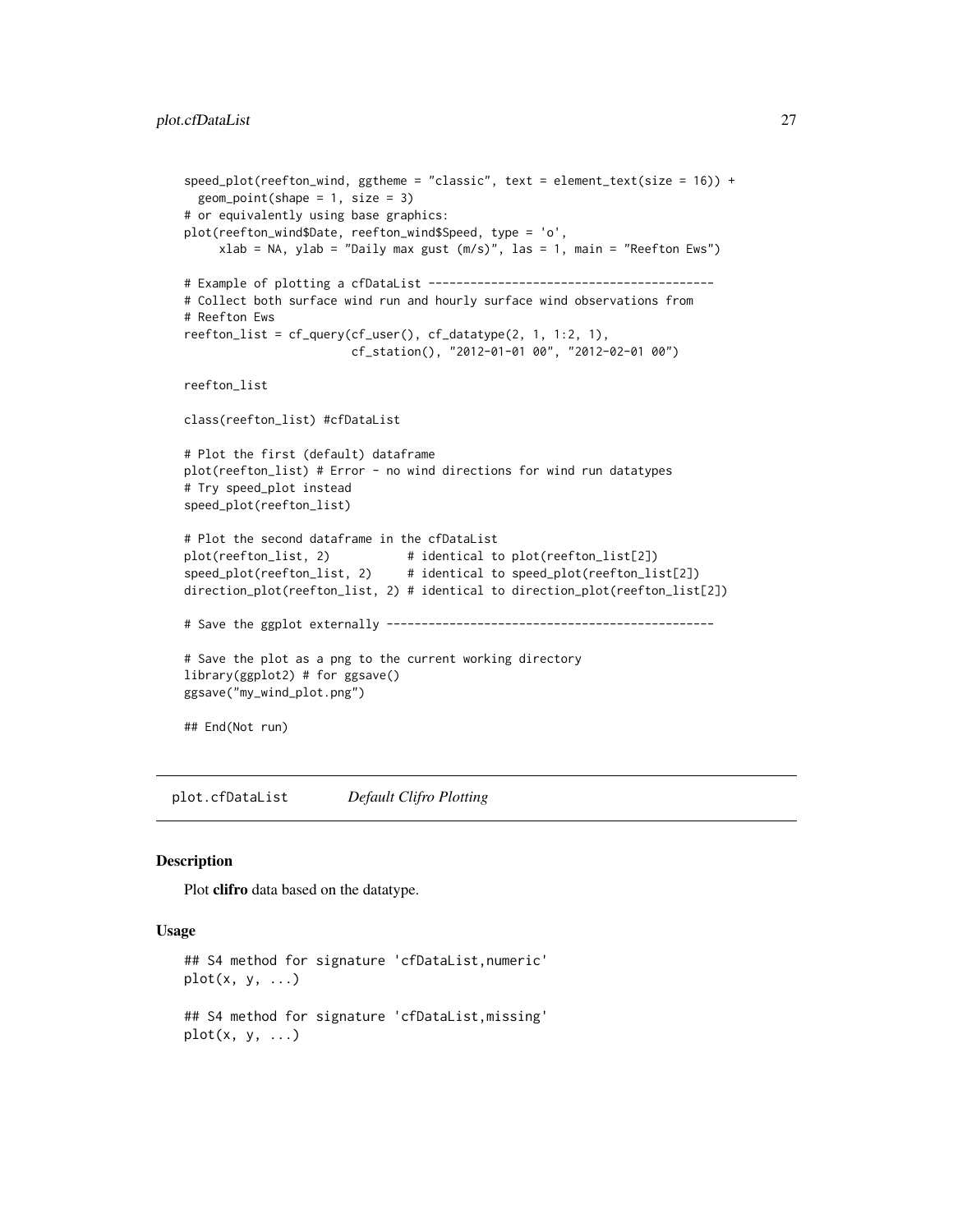```
## S4 method for signature 'cfOther,missing'
plot(x, y)
```
# Arguments

| a cfData or cfDataList object.                                                                                                                                                                                                                                                                                                                                                                                                                                                                                                               |
|----------------------------------------------------------------------------------------------------------------------------------------------------------------------------------------------------------------------------------------------------------------------------------------------------------------------------------------------------------------------------------------------------------------------------------------------------------------------------------------------------------------------------------------------|
| missing for cfData objects, or a number representing the data frame to plot if x<br>is a cfDataList object.                                                                                                                                                                                                                                                                                                                                                                                                                                  |
| arguments passed onto the different plotting methods.<br>These methods are intended to simplify the data visualisation and exploration of<br>CliFlo data. The type of plot is determined by the type of the data output from<br>a clifro query. All of these methods plot individual plots for each CliFlo station<br>(if there is more than one in the query). If x is a cfDataList, by default the first<br>data type will be plotted unless y is supplied.<br>The following table links the data types to the corresponding plot methods: |
| <b>Method</b>                                                                                                                                                                                                                                                                                                                                                                                                                                                                                                                                |
| plot. cf Wind for windrose, wind speed and direction contour plots                                                                                                                                                                                                                                                                                                                                                                                                                                                                           |
| plot. cfRain for plotting rainfall (mm) through time                                                                                                                                                                                                                                                                                                                                                                                                                                                                                         |
| plot. cfScreen0bs for timeseries plots of air, wet bulb, and dew-point temperature plots                                                                                                                                                                                                                                                                                                                                                                                                                                                     |
| plot. cfTemp for maximum, minimum and average temperature timeseries plots                                                                                                                                                                                                                                                                                                                                                                                                                                                                   |
| plot.cfEarthTemp for earth temperature timeseries plots                                                                                                                                                                                                                                                                                                                                                                                                                                                                                      |
| plot. cfSunshine for accumulated, hourly or daily sunshine, timeseries plots                                                                                                                                                                                                                                                                                                                                                                                                                                                                 |
| plot. cfPressure for mean sea level atmospheric pressure timeseries plots                                                                                                                                                                                                                                                                                                                                                                                                                                                                    |
|                                                                                                                                                                                                                                                                                                                                                                                                                                                                                                                                              |

# See Also

[cf\\_query](#page-9-1) to retrieve the CliFlo data and create cfData objects. Refer to [theme](#page-0-0) for more possible arguments to pass to these methods.

summary,cfUser-method *Summarise User Information*

# Description

Show the subscription status for the clifro user

Other data No default plot methods

# Usage

```
## S4 method for signature 'cfUser'
summary(object)
```
# Arguments

object an object of class cfUser.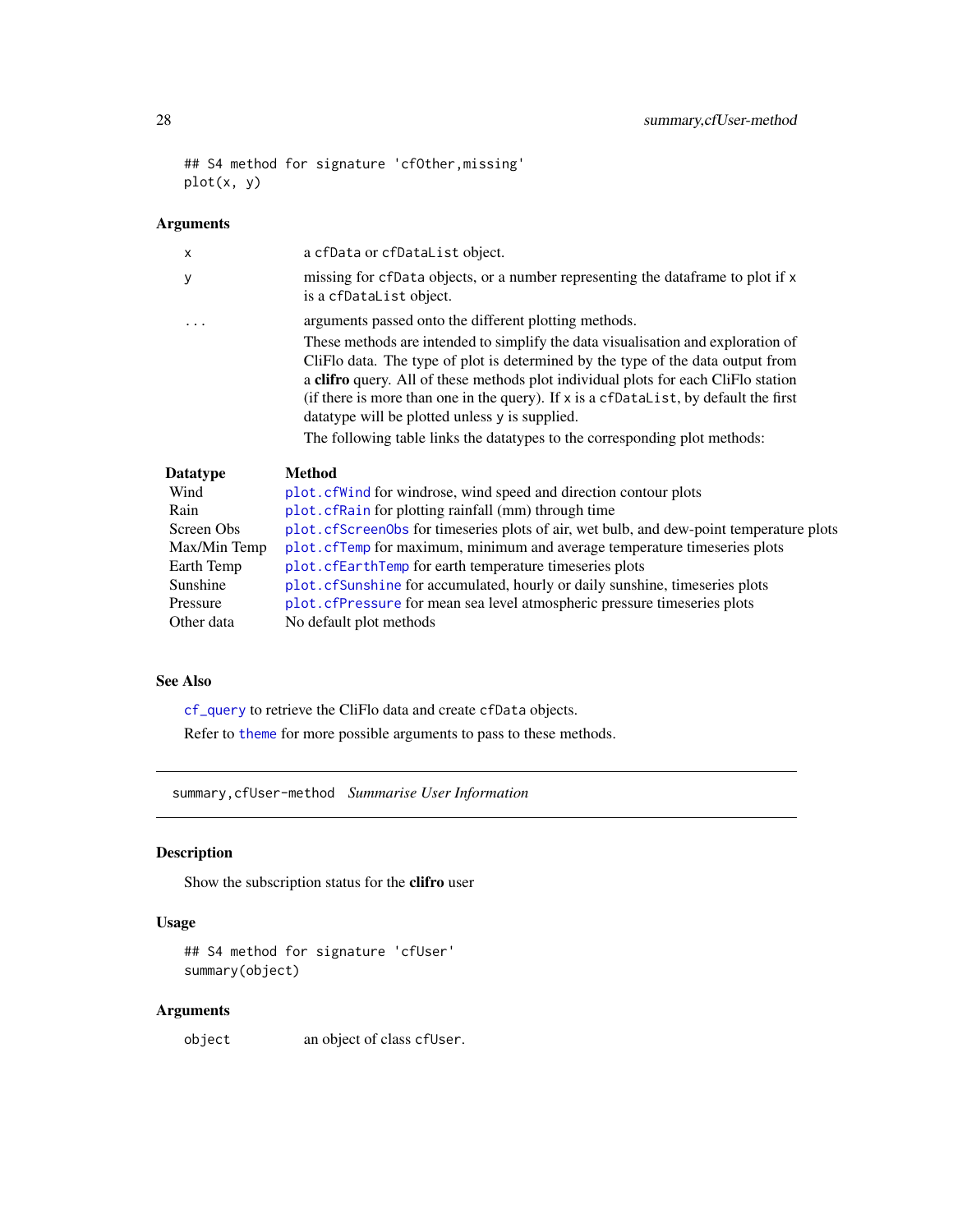#### <span id="page-28-0"></span>Description

This is a summary method for cfWind objects.

# Usage

```
## S4 method for signature 'cfWind'
summary(object, calm_wind = 0)
```
# Arguments

| object    | a cfWind object.                                                   |
|-----------|--------------------------------------------------------------------|
| calm_wind | a single number containing the wind speed that is considered calm. |

# Details

A dataframe is returned containing the percentage of calm days (wind speed >= calm\_days), percentage of variable days (wind speed = 990), and quantiles from the empirical cumulative distribution functions for each CliFlo station at which there is wind data.

# See Also

[plot.cfWind](#page-23-1) for default plotting of clifro wind data, and [cf\\_query](#page-9-1) for creating cfWind objects.

# Examples

```
## Not run:
# Retrieve maximum wind gust data at the Reefton Ews station from CliFlo
# (public data)
reefton_wind = cf_query(cf_user(), cf_datatype(2, 2, 1, 1), cf_station(),
                        start_date = "2012-01-01-00")
```
class(reefton\_wind) # cfWind object

```
# Summarise the information
summary(reefton_wind)
```
## End(Not run)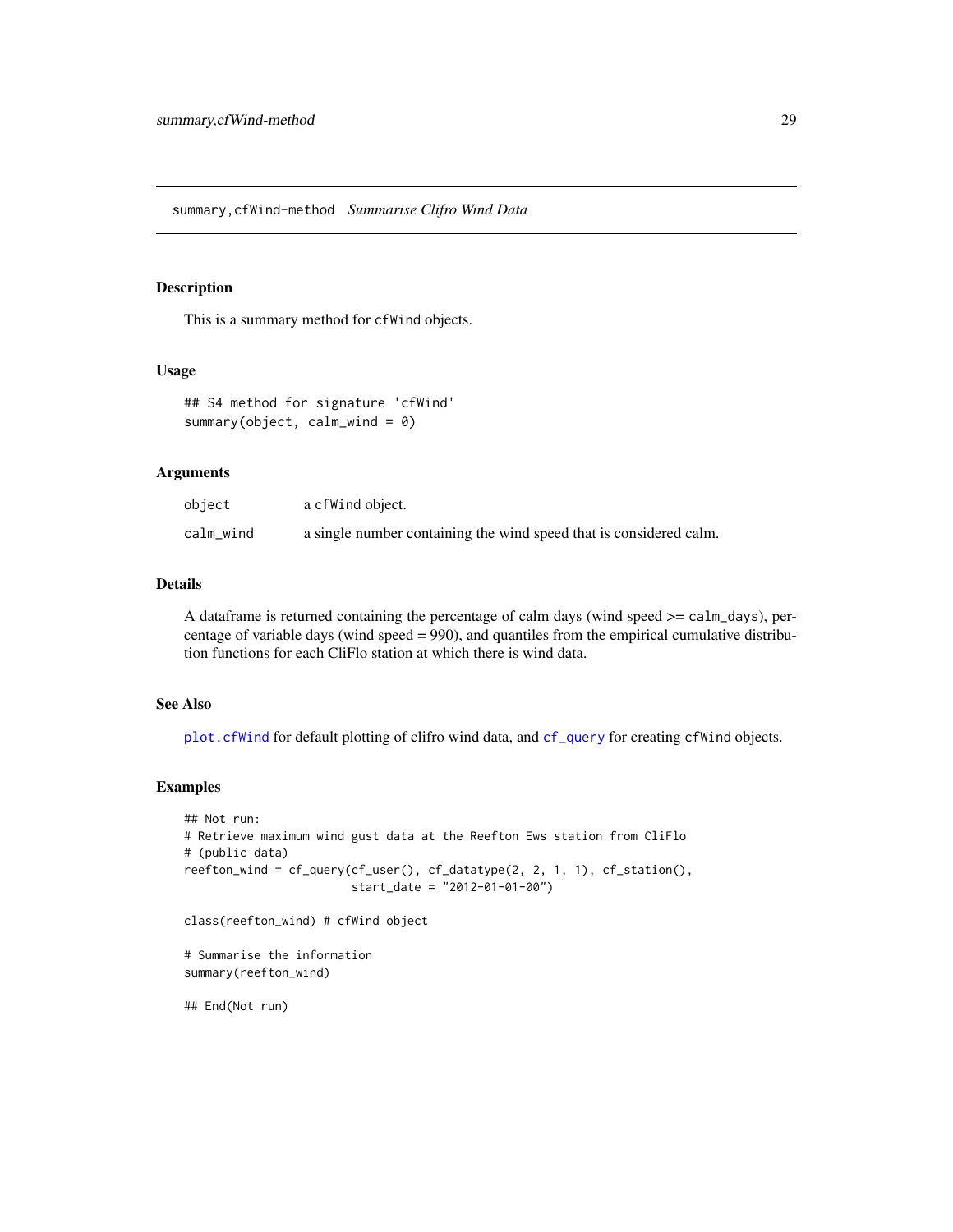<span id="page-29-1"></span><span id="page-29-0"></span>

# Description

Plot a windrose showing the wind speed and direction for given facets using ggplot2.

#### Usage

```
windrose(speed, direction, facet, n_directions = 12, n_speeds = 5,
  speed\_cuts = NA, col\_pal = "GnBu", ggtheme = c("grey", "gray", "bw","linedraw", "light", "minimal", "classic"), legend_title = "Wind Speed",
  calm_wind = 0, variable_wind = 990, n_col = 1, ...)
```
# Arguments

| speed         | numeric vector of wind speeds.                                                                                                   |
|---------------|----------------------------------------------------------------------------------------------------------------------------------|
| direction     | numeric vector of wind directions.                                                                                               |
| facet         | character or factor vector of the facets used to plot the various windroses.                                                     |
| n_directions  | the number of direction bins to plot (petals on the rose). The number of direc-<br>tions defaults to 12.                         |
| n_speeds      | the number of equally spaced wind speed bins to plot. This is used if speed_cuts<br>is $NA$ (default 5).                         |
| speed_cuts    | numeric vector containing the cut points for the wind speed intervals, or NA<br>(default).                                       |
| col_pal       | character string indicating the name of the RColorBrewer colour palette to be<br>used for plotting, see 'Theme Selection' below. |
| ggtheme       | character string (partially) matching the ggtheme to be used for plotting, see<br>'Theme Selection' below.                       |
| legend_title  | character string to be used for the legend title.                                                                                |
| calm_wind     | the upper limit for wind speed that is considered calm (default 0).                                                              |
| variable_wind | numeric code for variable winds (if applicable).                                                                                 |
| n_col         | The number of columns of plots (default 1).                                                                                      |
| $\ddots$      | further arguments passed to theme.                                                                                               |

# Details

This is intended to be used as a stand-alone function for any wind dataset. A different windrose is plotted for each level of the faceting variable which is coerced to a factor if necessary. The facets will generally be the station where the data were collected, seasons or dates. Currently only one faceting variable is allowed and is passed to [facet\\_wrap](#page-0-0) with the formula ~facet.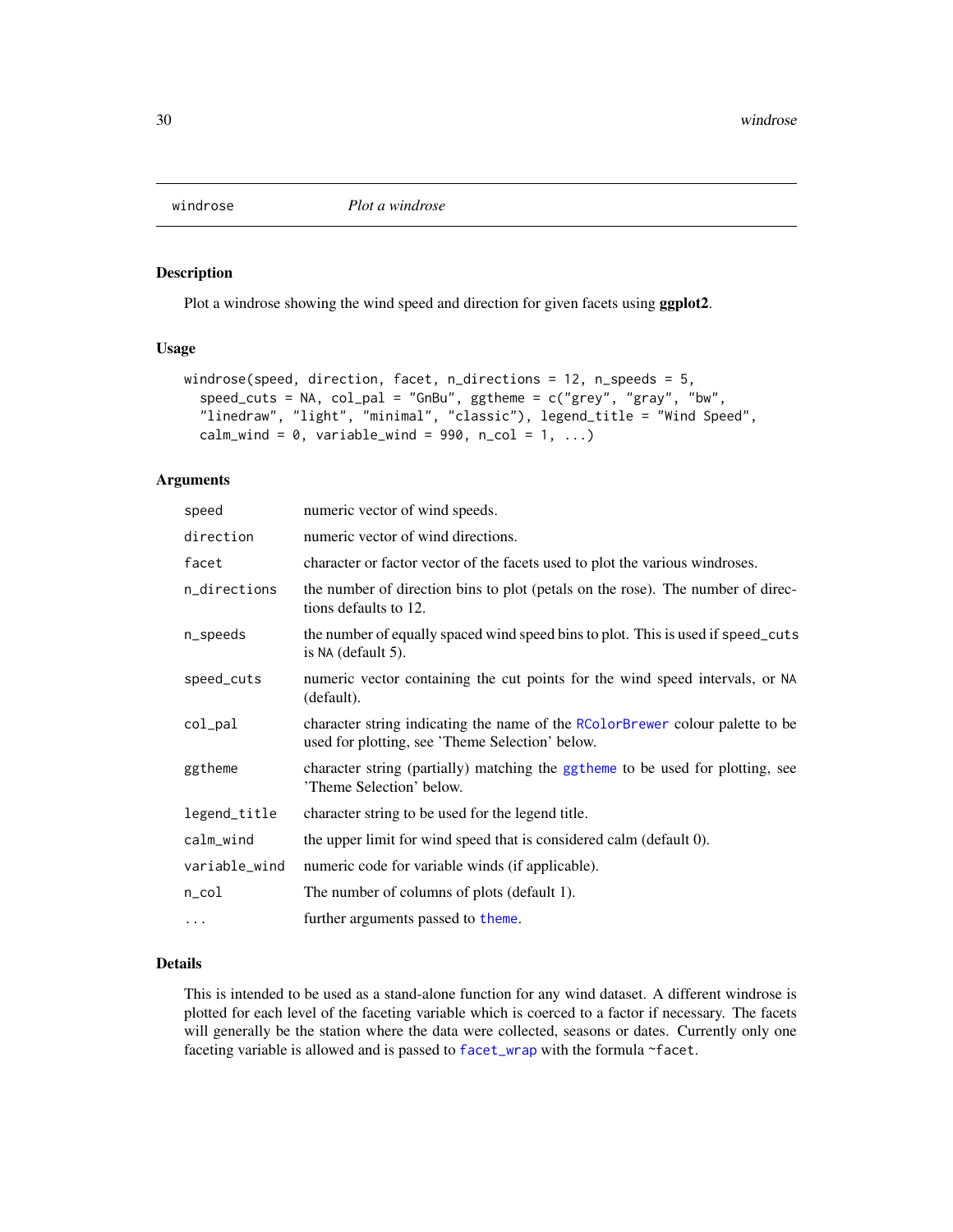#### <span id="page-30-0"></span>windrose 31

# Value

a ggplot object.

#### Theme Selection

For black and white windroses that may be preferred if plots are to be used in journal articles for example, recommended ggthemes are 'bw', 'linedraw', 'minimal' or 'classic' and the col\_pal should be 'Greys'. Otherwise, any of the sequential [RColorBrewer](#page-0-0) colour palettes are recommended for colour plots.

# See Also

[theme](#page-0-0) for more possible arguments to pass to windrose.

```
# Create some dummy wind data with predominant south to westerly winds, and
# occasional yet higher wind speeds from the NE (not too dissimilar to
# Auckland).
wind_df = data.frame(wind_speeds = c(rweibull(80, 2, 4), rweibull(20, 3, 9)),
                     wind_dirs = c(rnorm(80, 135, 55), rnorm(20, 315, 35)) %% 360,
                     station = rep(rep(c("Station A", "Station B"), 2),rep(c(40, 10), each = 2))# Plot a simple windrose using all the defaults, ignoring any facet variable
with(wind_df, windrose(wind_speeds, wind_dirs))
# Create custom speed bins, add a legend title, and change to a B&W theme
with(wind_df, windrose(wind_speeds, wind_dirs,
                       speed\_cuts = c(3, 6, 9, 12),legend\_title = "Wind Speed\n(m/s)",
                       legend.title.align = .5,
                       ggtheme = "bw",
                       col\_pal = "Greys"))# Note that underscore-separated arguments come from the windrose method, and
# period-separated arguments come from ggplot2::theme().
# Include a facet variable with one level
with(wind_df, windrose(wind_speeds, wind_dirs, "Artificial Auckland Wind"))
# Plot a windrose for each level of the facet variable (each station)
with(wind_df, windrose(wind_speeds, wind_dirs, station, n_col = 2))
## Not run:
# Save the plot as a png to the current working directory
library(ggplot2)
ggsave("my_windrose.png")
## End(Not run)
```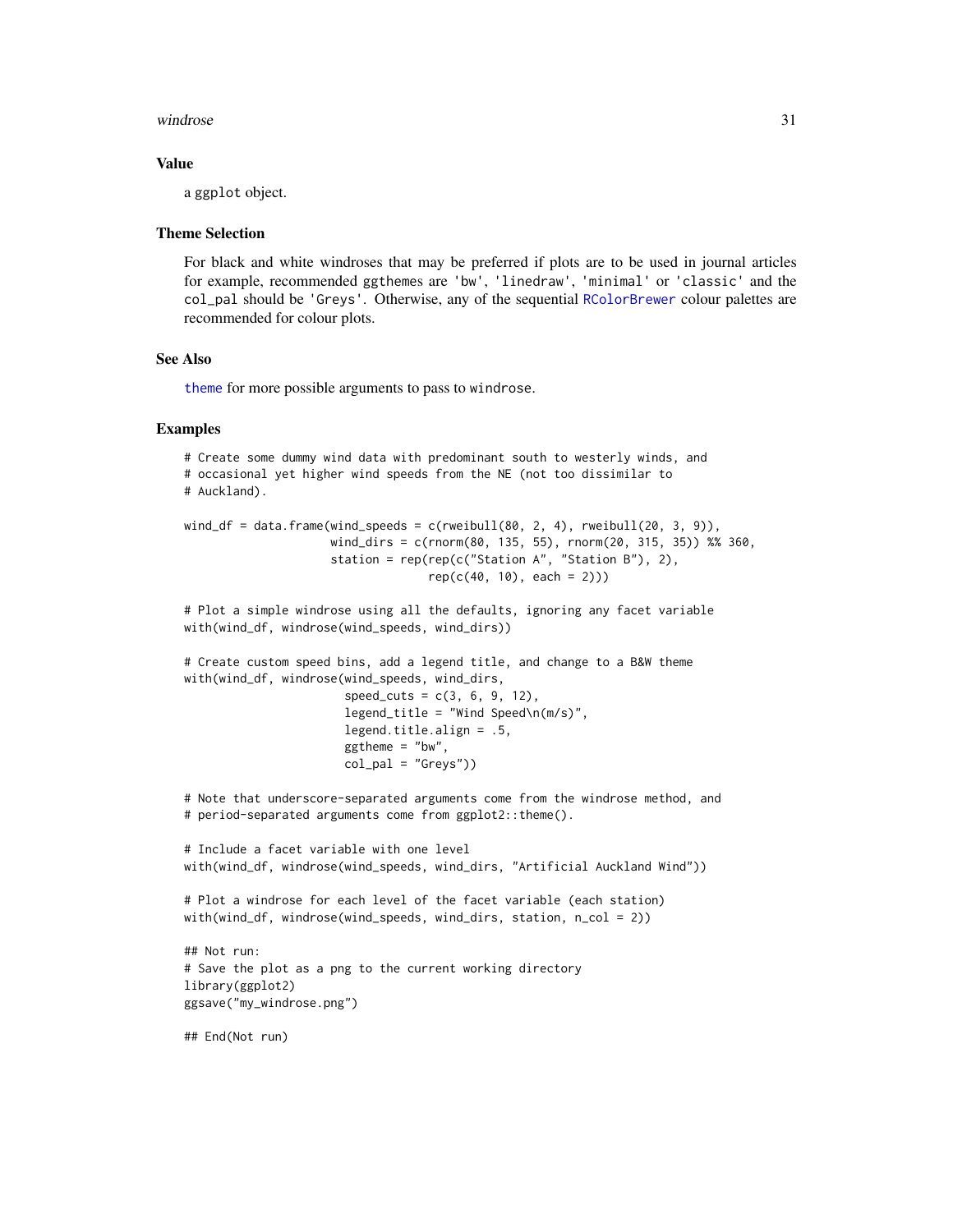<span id="page-31-0"></span>[[,dataFrame-method *Subsetting Methods for Clifro Objects*

# Description

Operators acting on cfDataList, cfDatatype, cfStation, and dataFrame objects.

# Usage

```
## S4 method for signature 'dataFrame'
x[[i]]
## S4 method for signature 'dataFrame,ANY,ANY,ANY'
x[i, j, drop]
## S4 method for signature 'dataFrame'
x$name
## S4 method for signature 'cfStation,ANY,ANY,ANY'
x[i, j, drop = TRUE]## S4 method for signature 'cfDataList,ANY,ANY,ANY'
x[i, j]
## S4 method for signature 'cfDataList'
x[[i]]
## S4 method for signature 'cfDatatype, ANY, missing, missing'
```
x[i, j, drop]

# Arguments

| $\mathsf{x}$ | a clifro object                                                                                                                                                                    |
|--------------|------------------------------------------------------------------------------------------------------------------------------------------------------------------------------------|
| i            | indices specifying elements to extract. Indices are numeric or character vec-<br>tors or empty (missing) or NULL. Character vectors will be matched to the names<br>of the object. |
| $\mathbf{J}$ | indices specifying elements to extract. Indices are numeric or character vec-<br>tors or empty (missing) or NULL. Character vectors will be matched to the names<br>of the object. |
| drop         | if TRUE, the result is coerced to the lowest possible dimension. See drop for<br>further details.                                                                                  |
| name         | a literal character string. This is partially matched to the names of the object.                                                                                                  |

# Details

These are methods for the generic operators for classes within **clifro**. They are intended to give the user the familiar functionality of subsetting data. frame objects.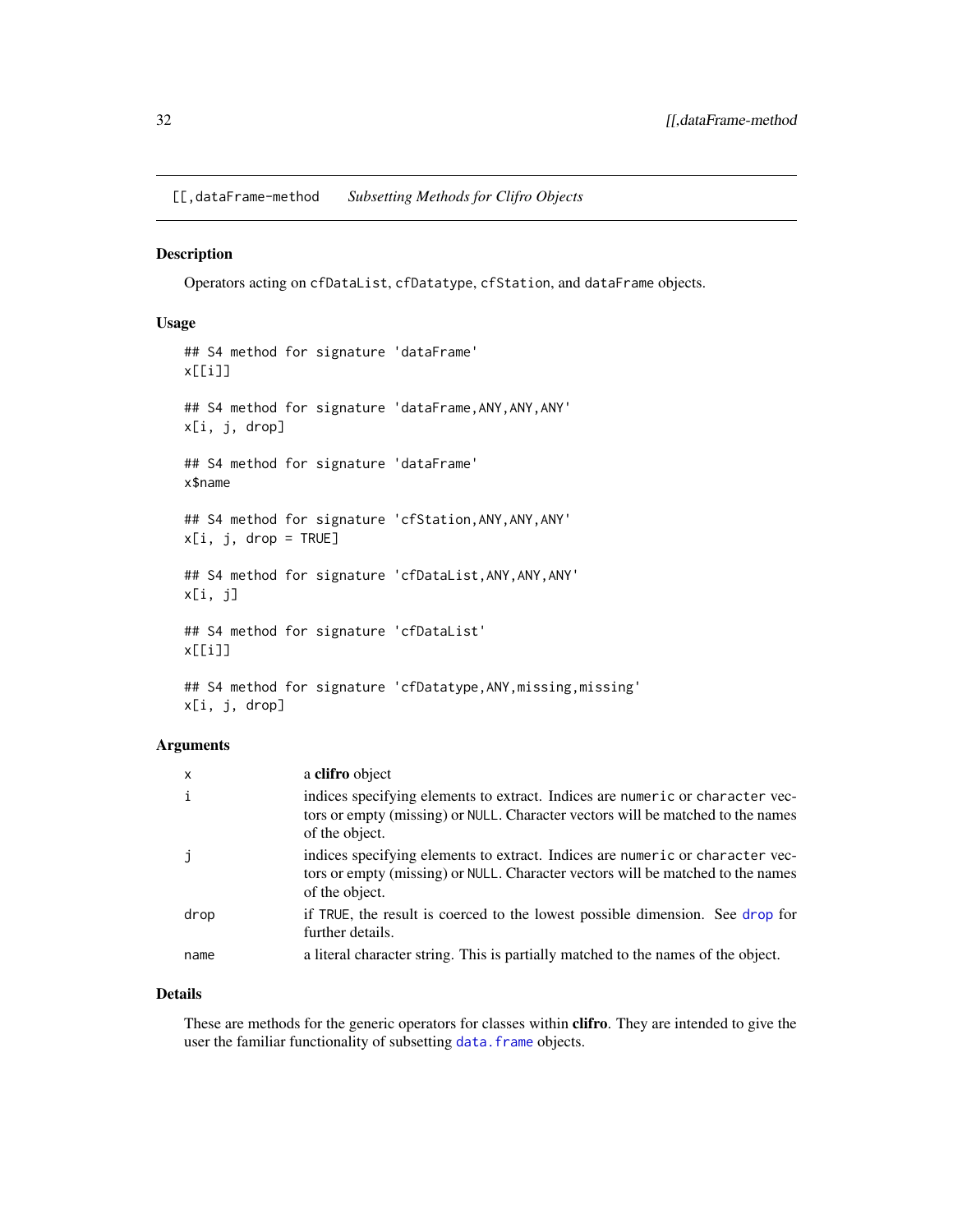# <span id="page-32-0"></span>**Index**

∗Topic package clifro, [13](#page-12-0) +,cfDatatype,cfDatatype-method *(*+,cfStation,cfStation-method*)*,  $\mathcal{D}$ +,cfStation,cfStation-method, [2](#page-1-0) [,cfDataList,ANY,ANY,ANY-method *(*[[,dataFrame-method*)*, [32](#page-31-0) [,cfDatatype,ANY,missing,missing *(*[[,dataFrame-method*)*, [32](#page-31-0) [,cfDatatype,ANY,missing,missing-method *(*[[,dataFrame-method*)*, [32](#page-31-0) [,cfStation,ANY,ANY,ANY-method *(*[[,dataFrame-method*)*, [32](#page-31-0) [,dataFrame,ANY,ANY,ANY-method *(*[[,dataFrame-method*)*, [32](#page-31-0) [[,cfDataList-method *(*[[,dataFrame-method*)*, [32](#page-31-0) [[,dataFrame-method, [32](#page-31-0) \$,dataFrame-method *(*[[,dataFrame-method*)*, [32](#page-31-0)

```
cf_curl_opts, 6
cf_datatype, 3, 11, 14
cf_datatype (cfDatatype-class), 3
cf_find_station, 4, 5, 7, 13
cf_last_query, 9
cf_query, 10, 14, 16, 18, 19, 21–23, 26, 28, 29
cf_save_kml, 5, 8, 12
cf_station, 3, 8, 11, 13, 14, 16
cf_station (cfStation-class), 4
cf_user, 3, 11, 14
cf_user (cfUser-class), 5
cfDatatype, 3, 10
cfDatatype (cfDatatype-class), 3
cfDatatype-class, 3
cfStation, 8, 10, 12, 16
cfStation (cfStation-class), 4
cfStation-class, 4
cfUser, 10
```
cfUser *(*cfUser-class*)*, [5](#page-4-0) cfUser-class, [5](#page-4-0) clifro, [13](#page-12-0) clifro-package *(*clifro*)*, [13](#page-12-0) curlOptions, *[6](#page-5-0)*

data.frame, *[32](#page-31-0)* dim,dataFrame-method *(*dimnames,dataFrame-method*)*, [15](#page-14-0) dimnames,dataFrame-method, [15](#page-14-0) direction\_plot *(*plot,cfWind,missing-method*)*, [24](#page-23-0) direction\_plot,cfDataList,missing-method *(*plot,cfWind,missing-method*)*, [24](#page-23-0) direction\_plot,cfDataList,numeric-method *(*plot,cfWind,missing-method*)*, [24](#page-23-0) direction\_plot,cfWind,missing-method *(*plot,cfWind,missing-method*)*, [24](#page-23-0) drop, *[32](#page-31-0)* Extract *(*[[,dataFrame-method*)*, [32](#page-31-0) facet\_wrap, *[30](#page-29-0)* ggtheme, *[16,](#page-15-0) [17](#page-16-0)*, *[19,](#page-18-0) [20](#page-19-0)*, *[22,](#page-21-0) [23](#page-22-0)*, *[25](#page-24-0)*, *[30](#page-29-0)* lubridate, *[10](#page-9-0)* now, *[10](#page-9-0)* plot,cfDataList,missing-method *(*plot.cfDataList*)*, [27](#page-26-0) plot,cfDataList,numeric-method *(*plot.cfDataList*)*, [27](#page-26-0) plot,cfEarthTemp,missing-method, [16](#page-15-0)

plot,cfOther,missing-method

*(*plot.cfDataList*)*, [27](#page-26-0)